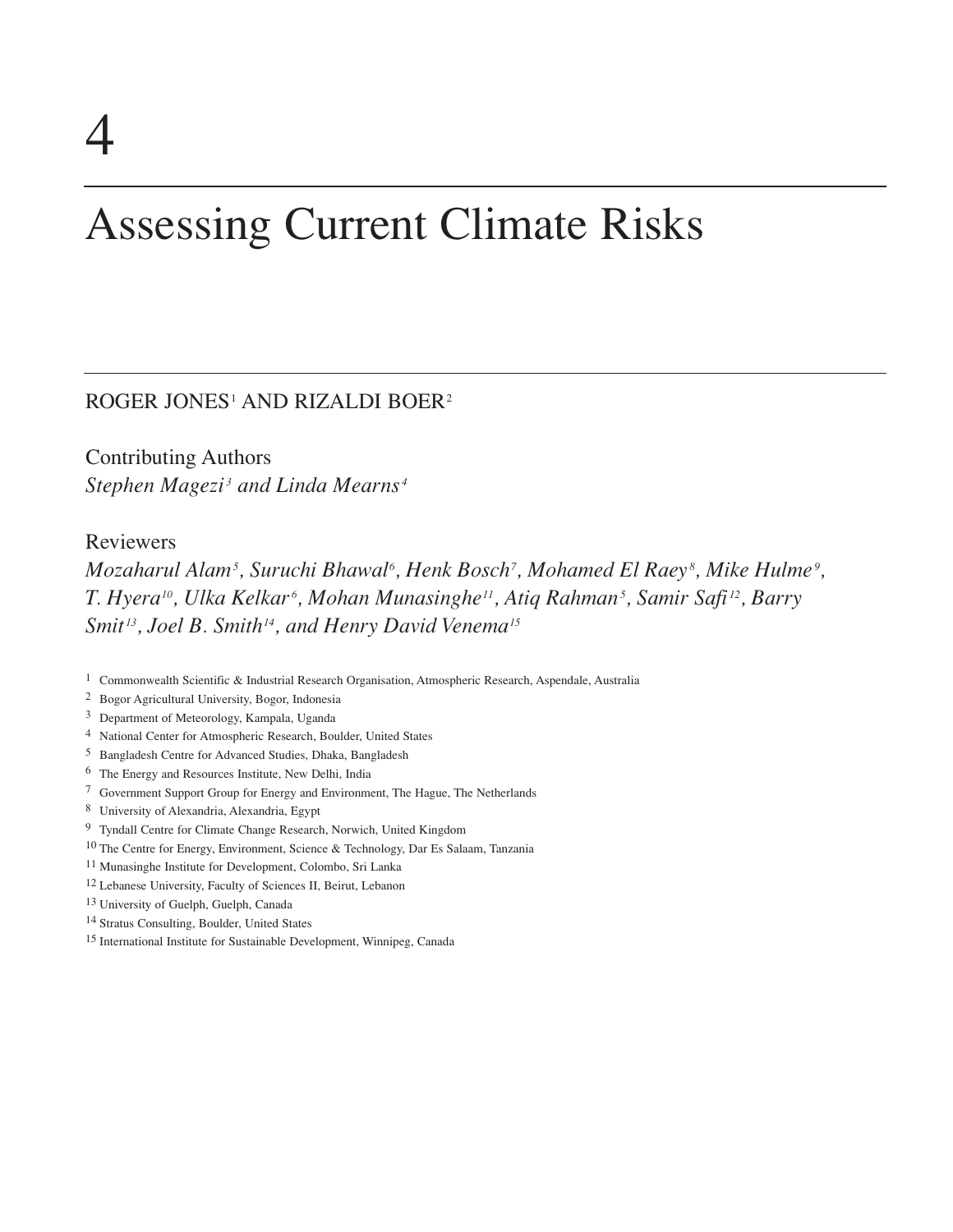# **CONTENTS**

| 4.1. Introduction |                                                     | 93 |  |  |  |  |  |  |  |  |  |  |  |
|-------------------|-----------------------------------------------------|----|--|--|--|--|--|--|--|--|--|--|--|
|                   | 4.2. Relationship with the Adaptation Policy        |    |  |  |  |  |  |  |  |  |  |  |  |
|                   | <b>Framework as a whole</b>                         | 93 |  |  |  |  |  |  |  |  |  |  |  |
|                   | 4.3. Key concepts                                   | 93 |  |  |  |  |  |  |  |  |  |  |  |
| 4.3.1. Risk       |                                                     | 93 |  |  |  |  |  |  |  |  |  |  |  |
|                   | 4.3.2. Natural hazards-based approach               | 94 |  |  |  |  |  |  |  |  |  |  |  |
|                   | 4.3.3. Vulnerability-based approach                 | 94 |  |  |  |  |  |  |  |  |  |  |  |
|                   | 4.3.4. Adaptation, vulnerability and the            |    |  |  |  |  |  |  |  |  |  |  |  |
|                   | coping range                                        | 95 |  |  |  |  |  |  |  |  |  |  |  |
|                   | 4.4. Guidance on assessing current climate risks    | 96 |  |  |  |  |  |  |  |  |  |  |  |
|                   | 4.4.1. Building conceptual models                   | 96 |  |  |  |  |  |  |  |  |  |  |  |
|                   | 4.4.2. Characterising climate variability, extremes |    |  |  |  |  |  |  |  |  |  |  |  |
|                   | and hazards                                         | 98 |  |  |  |  |  |  |  |  |  |  |  |
|                   | 4.4.3. Impact assessment                            | 99 |  |  |  |  |  |  |  |  |  |  |  |
|                   | Qualitative methods                                 | 99 |  |  |  |  |  |  |  |  |  |  |  |
|                   | Quantitative methods                                | 99 |  |  |  |  |  |  |  |  |  |  |  |
|                   |                                                     |    |  |  |  |  |  |  |  |  |  |  |  |

| 4.4.4. Risk assessment criteria                                                                       |                  |                                           |     |  |  |  |  |  |  |
|-------------------------------------------------------------------------------------------------------|------------------|-------------------------------------------|-----|--|--|--|--|--|--|
|                                                                                                       |                  | 4.4.5. Assessing current climate risks    | 102 |  |  |  |  |  |  |
|                                                                                                       |                  | Choice of method                          | 103 |  |  |  |  |  |  |
|                                                                                                       |                  | Examples                                  | 103 |  |  |  |  |  |  |
|                                                                                                       |                  | 4.4.6. Defining the climate risk baseline | 106 |  |  |  |  |  |  |
|                                                                                                       | 4.5. Conclusions |                                           | 107 |  |  |  |  |  |  |
| <b>References</b><br>108                                                                              |                  |                                           |     |  |  |  |  |  |  |
|                                                                                                       |                  | Annex A.4.1. Cross-impacts analysis       | 110 |  |  |  |  |  |  |
| Annex A.4.2. Examples of impacts resulting from<br>projected changes in extreme climate events<br>114 |                  |                                           |     |  |  |  |  |  |  |
| Annex A.4.3. Coping range structure and dynamics<br>115                                               |                  |                                           |     |  |  |  |  |  |  |
|                                                                                                       |                  |                                           |     |  |  |  |  |  |  |
|                                                                                                       |                  |                                           |     |  |  |  |  |  |  |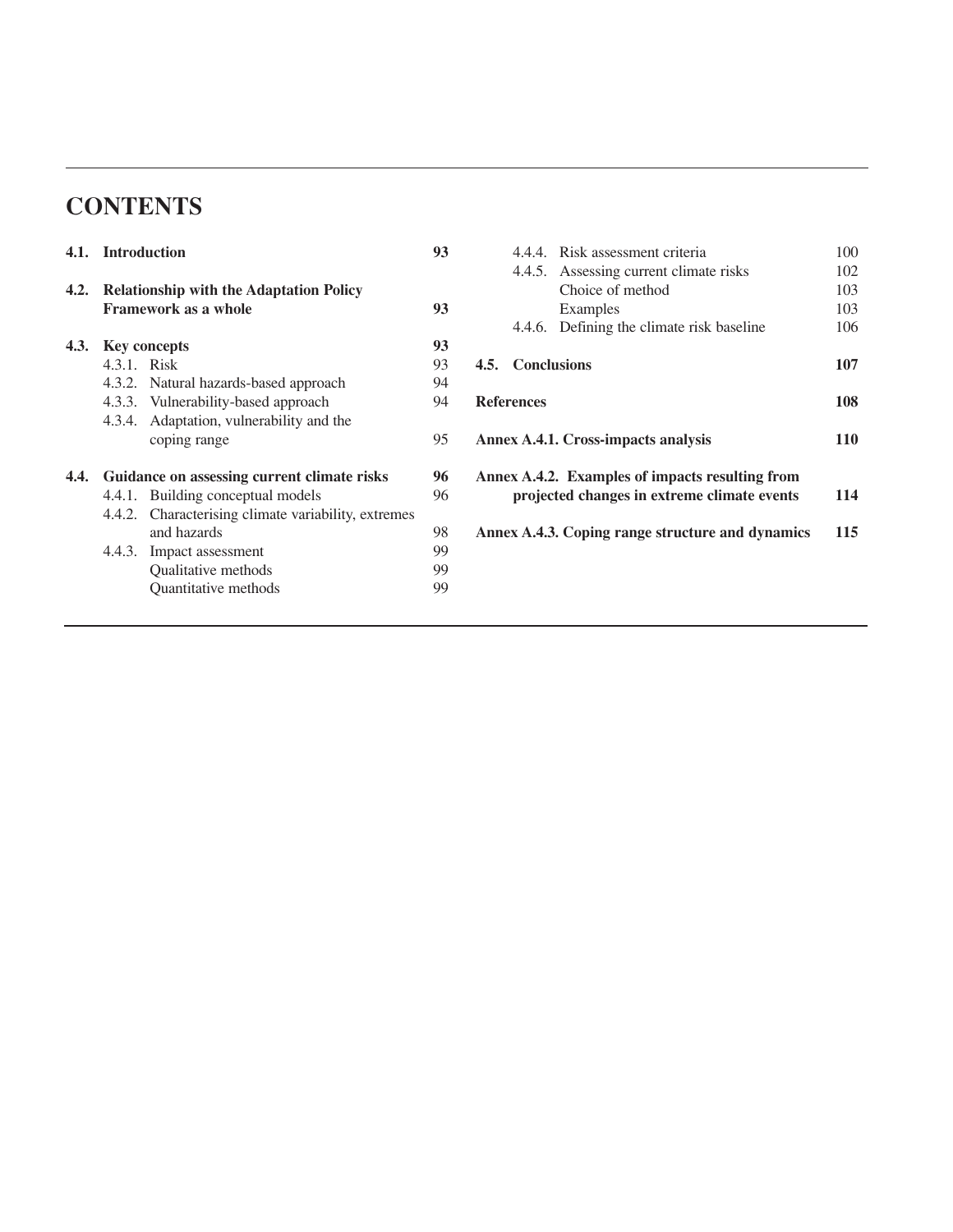#### **4.1. Introduction**

As part of Component 2 of the Adaptation Policy Framework (APF), *Assessing Current Vulnerability*, this Technical Paper (TP) focuses on how to assess the historical interactions between society and climate hazards. Key concepts related to current climate risks are outlined, and conceptual models that can be used to assess climate risks over short- and long-term planning horizons are introduced and described. Two major approaches to assessing those risks – a natural hazards-based approach and a vulnerability-based approach – are outlined. These two methods are complementary and can be used separately or together, as outlined in this TP and in TP3.

Understanding the historical interactions between society and climate hazards, including adaptations that have evolved to cope with these hazards, is a critical first step in developing adaptations to manage future climate risks. The characterisation of current climate hazards is also a key step towards building scenarios of future climate. In TP5, the methods described here are combined with climate scenario-building techniques to assess future risks.

This paper asserts that understanding current climate risks is a more appropriate basis for developing adaptation strategies to manage future climate risks than simply collecting baseline climate data and perturbing that data using scenarios of climate change. The relationships between current climate risks, vulnerability to those risks and the adaptations developed to manage those risks are often neglected in assessment methodologies – but not always in assessments themselves. Adaptation will be more successful if it accounts for both current and future climate risks. Even if future adaptation strategies are very different from those currently in use, today's adaptation will inform those strategies.

The main outputs that adaptation project teams can produce using this TP are:

- 1. Assessment of adaptive responses to past and present climate risks;
- 2. Knowledge of the climate drivers influencing current climate risks that will provide a basis for constructing scenarios of future climate (TP5); and
- 3. Understanding the relationship between current climate risks and adaptive responses that provides a basis for developing adaptive responses to possible future climate risks.

#### **4.2. Relationship with the Adaptation Policy Framework as a whole**

This paper is linked directly to the APF Component 2, *Assessing Current Vulnerability*. Dealing specifically with current climate impacts and risks, TP4 takes into account natural resource drivers, socio-economic drivers, adaptation experience and the policy environment, and is thus connected to other TPs in the following way:

- TP2: *Engaging Stakeholders in the Adaptation Process* Stakeholders are vital in identifying various aspects of the coping range, including the key climatic variables and criteria for risk assessment, including thresholds.
- TP3: *Assessing Vulnerability for Climate Adaptation* This TP explores methods of assessing current and future vulnerability to climate change including variability. Methods of assessing vulnerability in TP3 can be combined with methods of hazard identification – outlined in this TP – to assess risk.
- TP5: *Assessing Future Climate Risks* This TP describes how climate–society relationships may change under climate change and discusses how climatic information can be applied within a variety of risk assessments.
- TP6: *Assessing Current and Changing Socio-Economic Conditions –* This TP can be used to analyse the changing social responses to past and present climate. These techniques can be used to construct a dynamic view of changes in the ability to cope with climate over time.
- TP7: *Assessing and Enhancing Adaptive Capacity* This TP describes the potential to respond to an anticipated or experienced climate stress. Analysis of the historical ability to cope with climate risks can indicate the adaptive capacity of a particular system.
- TP8: *Formulating an Adaptation Strategy* This TP looks at specific choices to adapt to risks recognised in this TP and TP5.

#### **4.3. Key concepts**

#### *4.3.1. Risk*

Risk is a term in everyday use, but is difficult to define in practice due to the complex relationships between its Components. Risk is the combination of the likelihood (probability of occurrence) and the consequences of an adverse event (e.g., climate hazard)<sup>1</sup>. In this TP, we describe the major elements of risk such as hazard, probability and vulnerability, though other terminology (e.g., exposure) can be used (TP3). These elements of risk can be applied in various ways depending on factors such as the level of uncertainty, whether the focus of an assessment is broad or specific and on the direction and emphasis of the approach used. Here, we describe two major approaches to assessing climate risk, a natural hazards-based approach and a vulnerability-based approach. These approaches rely most on whether the starting emphasis is on the biophysical or the socio-economic aspect of climate-related risk. In other words, is the emphasis on the climate hazard or on socio-economic outcomes? These two approaches are complementary and can be developed separately or together.

A *hazard* is an event with the potential to cause harm.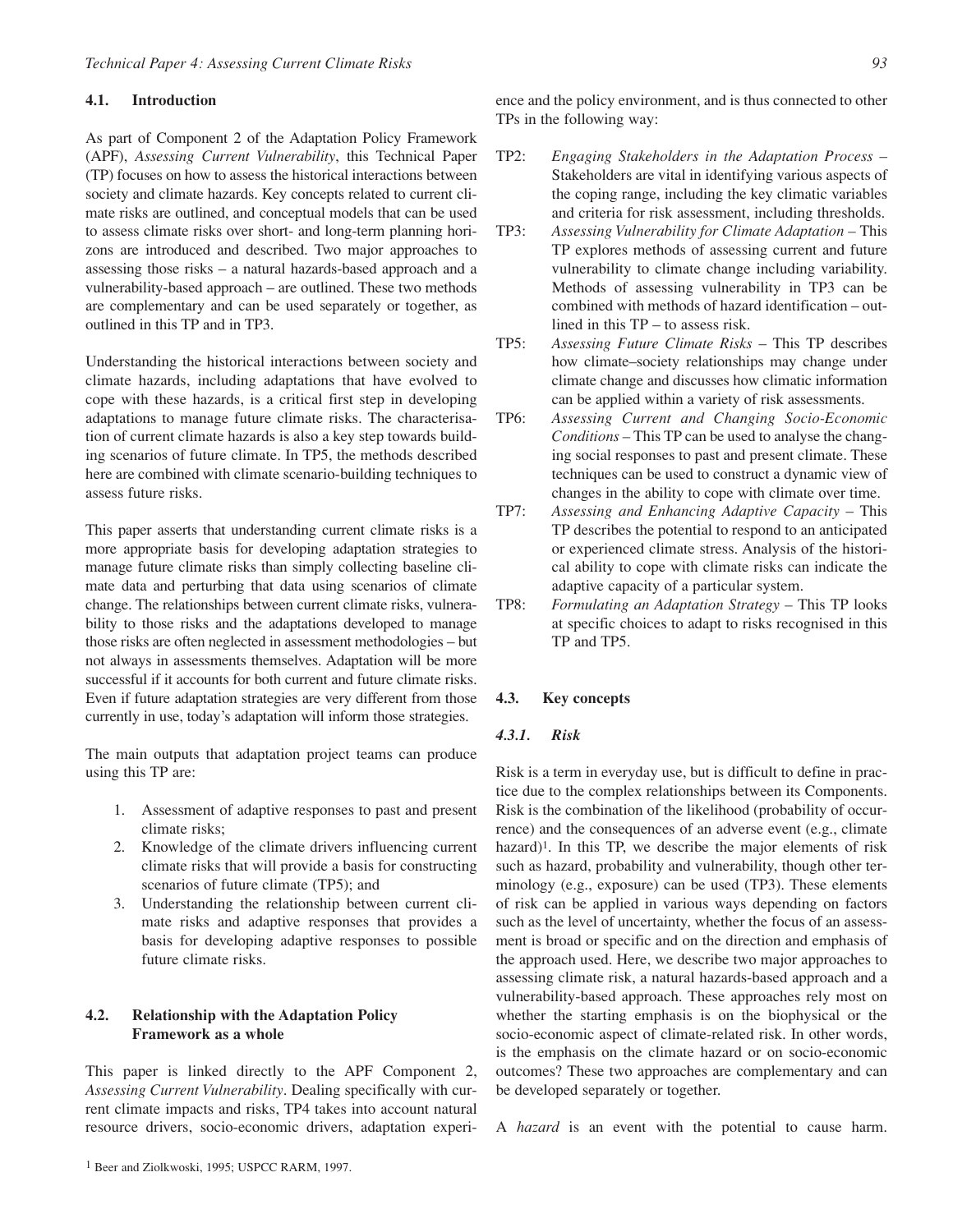

**Figure 4-1:** Technical Paper 4 supports Components 2 and 3 of the Adaptation Policy Framework

Examples of climate hazards are tropical cyclones, droughts, floods, or conditions leading to an outbreak of disease-causing organisms (plant, animal or human). Probabilities can be associated with the frequency and magnitude of a given hazard, or with the frequency of exceedance of a given socio-economic criterion (e.g., a threshold). Probability can range from being qualitative (using descriptions such as "likely" or "highly confident") to quantified ranges of possible outcomes, to single number probabilities. Vulnerability is broadly defined in TP3. Here, we limit our use of the term vulnerability to refer to climate vulnerability – specifically, the outcomes of climate hazards in terms of cost or any other value-based measure. Specific vulnerabilities (e.g., to drought, flood or storm surge) can also be assessed within the investigation of more broadly based social vulnerability, as described in TP3.

#### *4.3.2. Natural hazards-based approach*

The natural hazards-based approach to assessing climate risk begins by characterising the climate hazard(s) and can be written as:

Risk = Probability of climate hazard x Vulnerability

Hazard is generally fixed at a given level and used to estimate changing vulnerability over space and/or time. For example, a flood of a given height or a storm with a given wind speed may increase in frequency of occurrence over time, increasing the risk faced (assuming that vulnerability remains constant).

#### *4.3.3. Vulnerability-based approach*

The vulnerability-based approach begins by characterising vulnerability to produce criteria by which risk is assessed, e.g., by assessing the likelihood of exceeding a critical threshold.

Risk = Probability of exceeding one or more criteria of vulnerability2

Fixing the level of vulnerability allows the magnitude and frequency of climate-related hazards contributing to that vulnerability to be diagnosed. This is the "inverse method" as described in Carter et al. (1994). While commonly used in other disciplines, this technique has not been widely used for assessing climate change risks. If adaptation occurs, then successively larger and/or more frequent climate hazards can be coped with (e.g., a farming system adapting to drought should be able to manage

<sup>&</sup>lt;sup>2</sup> Other formulations of risk are possible, but most will fall into the above two groups. Here, we have tried to provide a broad framework for assessing risk that will encompass more specific approaches.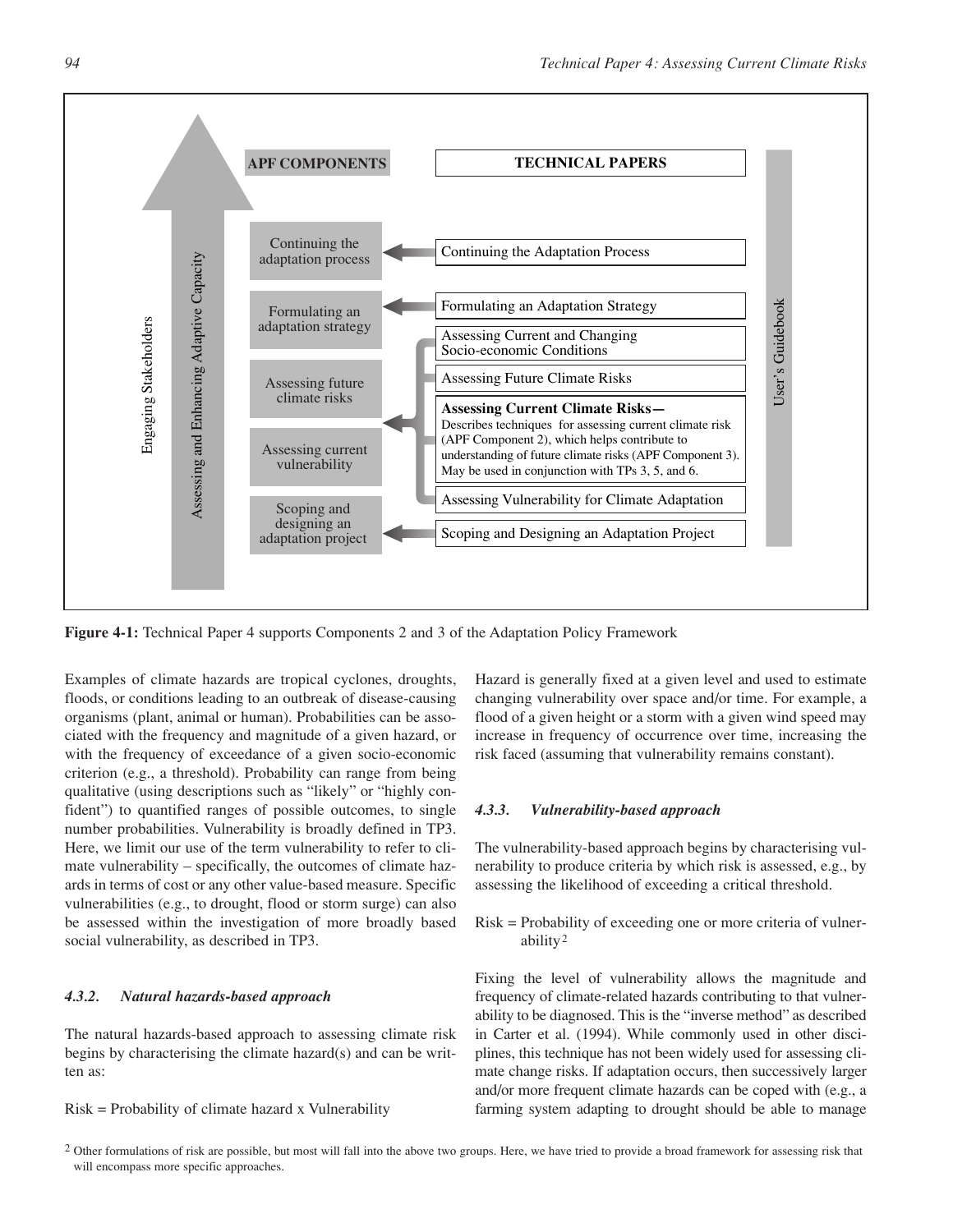more severe droughts before that system becomes vulnerable).

Two other methods mentioned in TP1 are the policy-based approach and the adaptive-bcapacity approach:

- Risk assessment techniques can be used in the policybased approach where:
	- a new policy being framed is tested to see whether it is robust under climate change;
	- an existing policy is tested to see whether it manages anticipated risk under climate change.
- The adaptive-capacity approach investigates a system to determine whether it can increase the ability to cope with climate change, including variability. This approach will also be informed by a better knowledge of climate risks.

#### *4.3.4. Adaptation, vulnerability and the coping range*

Over time, societies have developed an understanding of climate variability in order to manage climate risk. People have learned to modify their behaviour and their environment to reduce the harmful impacts of climate hazards and to take advantage of their local climatic conditions. They have observed biophysical and socio-economic systems responding automatically to climate, and have tried to understand and manage these responses. This social learning is the basis of planned adaptation. *Planned adaptation* is undertaken by all societies, but the degree of application and the methods used vary from place to place. In mod-

ern societies, public sector adaptation may rely largely on science and government policy, and private sector adaptation on market forces, business models and regulation. Traditional societies may rely on narrative traditions, bartering of trade goods and local decision-making. All of these methods can be expressed using a common template.

This template has three climate ranges, depending on whether the outcomes are beneficial, negative but tolerable, or harmful. Beneficial and tolerable outcomes form the *coping range* (Hewitt and Burton, 1971). Beyond the coping range, the damages or losses are no longer tolerable and an identifiable group is said to be vulnerable. This structure is shown in Figure 4-2. A coping range is usually specific to an activity, group and/or sector, though society-wide coping ranges have been proposed (Yohe and Tol, 2002). The coping range provides a template that is particularly suitable for understanding the relationship between climate hazards and society. It can be utilised in risk assessments to provide a means for communication and, in some cases, may provide the basis for analysis.

The climatic stimuli and their responses for a particular locale, activity or social grouping can be used to construct a coping range if sufficient information is available. For example, in an agricultural system, this may include aspects of rainfall variability, temperature and other important prerequisites for understanding crop growth, information about crop yield and prices and knowledge of what constitutes a sustainable level of yield. Analyses can then be used to show which levels of yield are good, marginal, poor and which pose a serious threat. For a water sys-



**Figure 4-2:** Simple schematic of a coping range under a stationary climate representing rainfall or temperature and crop yield. Vulnerability is assumed not to change over time. The upper time series and chart shows a relationship between climate and profit and loss. The lower time series and chart shows the same time series divided into a coping range using critical thresholds to separate the coping range from a state of vulnerability.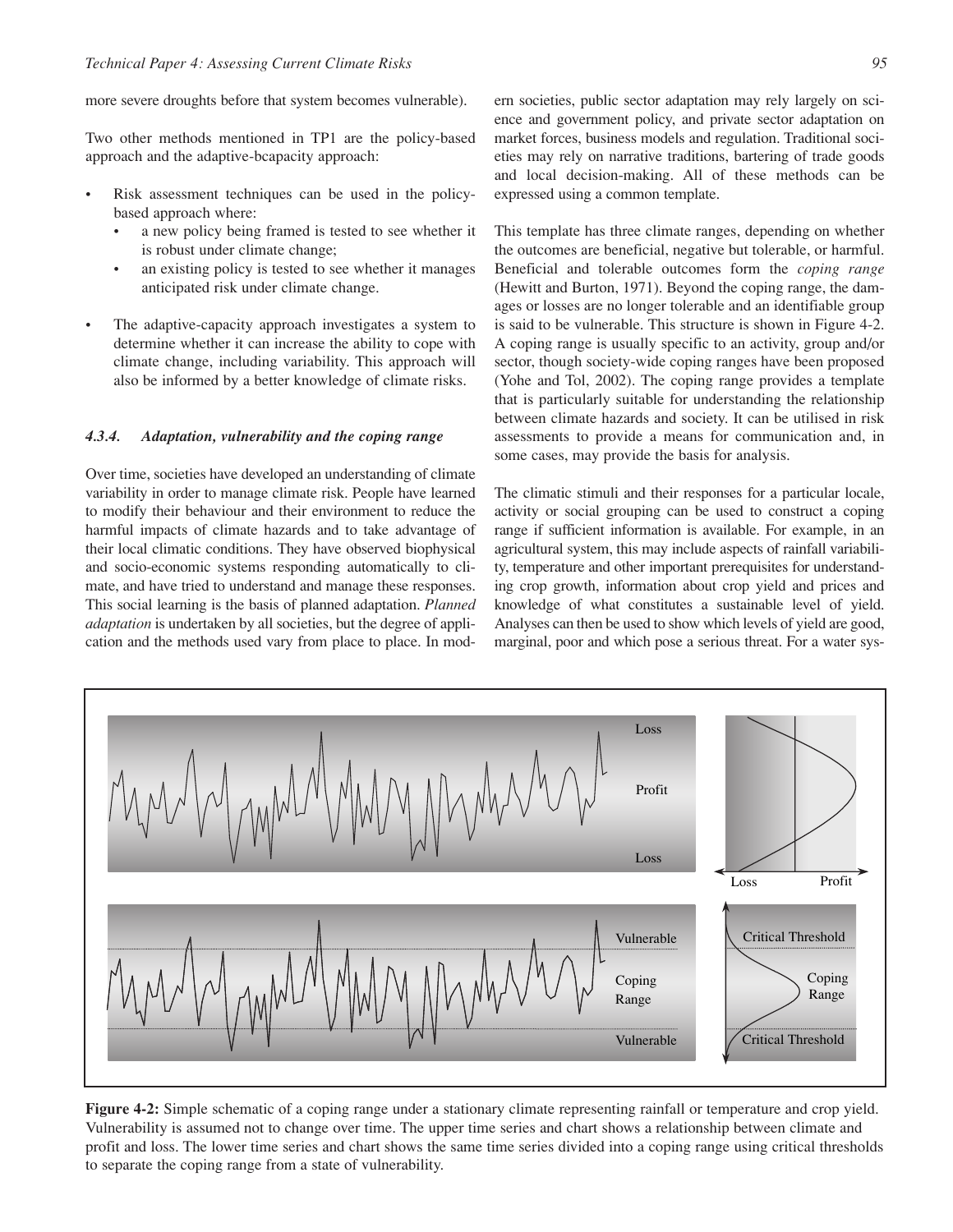tem, climate drivers may include accumulated rainfall and evaporation, if supply is being addressed, or rainfall intensity and duration, if flooding is being addressed. On a coastline, climate variables contributing to storm surge, tidal regimes and sea level anomalies may be linked to thresholds related to the degree of coastal flooding or property damage. Coping range Components can range from simple "rule of thumb" estimates to accurate representations of a system based on detailed modelling.

Figure 4-2, upper left, shows a time series of a single variable, e.g., temperature or rainfall, under a stationary climate. If conditions get too hot (wet) or cold (dry), then the outcomes become negative. The response curve on the upper right represents the relationship between climate and levels of profit and loss for some measure, e.g., crop yield. Under normal circumstances, outcomes are positive but become negative in response to extremes of climate variability.

Using a response relationship between climate and other drivers and specific outcomes, we can select criteria or indicators representing different levels of performance for the purposes of assessing risk (Figure 4-2, lower left). For example, a yield relationship can be divided into good, poor or disastrous segments or coping capacity can be delimited by a critical threshold. More complex criteria, perhaps based on vulnerability analysis (TP3, Activities 2 and 3), may represent factors such as the ability to grow next season's seed supply, grow next year's food supply, break even economically, or produce sufficient surplus to pay for supplementary food and children's school fees. Note that in Figure 4-2, the critical threshold representing the ability to cope is held constant, but in the real world is dynamic, responding to internal process in addition to external climatic and non-climatic drivers (Annex A.4.3).

By adapting the knowledge of climate–society relationships held within a community, as well as within public and private institutions, the project team may be able to develop a relationship linking climate to criteria that represent a given level of vulnerability. For example, a narrative history of past droughts and the responses to those droughts can be matched with rainfall records to construct a fuller picture of climate–society relationships that can then be assessed under conditions where both climate and society may change (TP2, Activity 2; Tarhule and Woo, 1997).

Therefore, risk can be assessed by calculating how often the coping range is exceeded under given conditions (Figure 4-2, lower right). The method of assessing risk can range from qualitative to quantitative. Qualitative methods can be carried out by building or using an existing conceptual model of a specific coping range and assessing risk in terms of qualifiers such as low, medium and high. Quantitative methods will begin to assess the likelihood of exceeding given criteria, such as critical thresholds. Quantitative modelling will allow these relationships to be assessed under changing conditions. When undertaking mathematical modelling using the coping range, it is advisable to modify the mathematical models to suit the conceptual models rather than let the structure of the models dominate the assessment.

The coping range is a very useful concept because it fits the mental models that most people have concerning risk. People have an intuitive understanding of the situations they face regarding commonly encountered climatic risks – which risks can be coped with, which cannot and what the consequences may be. This understanding can be extended to other less commonly encountered risks and to never before experienced situations that may occur under climate change. Stakeholders will also have different coping ranges. An assessment may wish to explore those differences in order to gather a common activitywide coping range for the purposes of assessment, or to explore the differences between coping ranges, e.g., why do certain groups cope better with a situation, and how do we share that capacity with others?

#### **4.4. Guidance on assessing current climate risks**

The goal of this section is to guide the user through the process of assessing current climate risks, as outlined in Figure 4-3, rather than provide a tight prescription for how to proceed. There are two major paths one can use, depending on whether the starting point focuses on climate or on vulnerability to climate. For example, a project focusing on the identification of regional climate hazards and how they may alter vulnerability will probably be more suited to a natural hazards-based approach. Approaches focused on the nature of vulnerability or critical thresholds may well start at that point then work backwards to determine the magnitude and frequency of hazards contributing to that vulnerability. Natural hazards-based approaches are favoured where the probabilities of the climate hazards can be constrained, where the main drivers of impacts are known and where the chain of consequences between hazard and outcome is well understood. The vulnerability-based approach will be favoured where: the probability of the hazard is unconstrained, there are many drivers and there are multiple pathways and feedbacks leading to vulnerability. Steps can be carried out in any order to suit the needs of an assessment and can be skipped if they are not considered necessary. Previous information on risks and hazards can also be introduced. The most basic elements needed are a conceptual model of the system and a basic knowledge of the hazards and vulnerabilities in order to prioritise risk. Both qualitative and quantitative methods can be used to assess risk depending on the quality of information needed by stakeholders and the data and knowledge available to provide that information.

#### *4.4.1. Building conceptual models*

Component 2 of the APF requires an understanding of the important climate–society relationships within the system being investigated. Those relationships are dominated by the climate impacts within the system and the sensitivity of the system response. *Climate sensitivity* is defined as the degree to which a system is affected, either beneficially or adversely, by climate-related stimuli (IPCC, 2001). Sensitivity affects the magnitude and/or rate of a climate-related perturbation or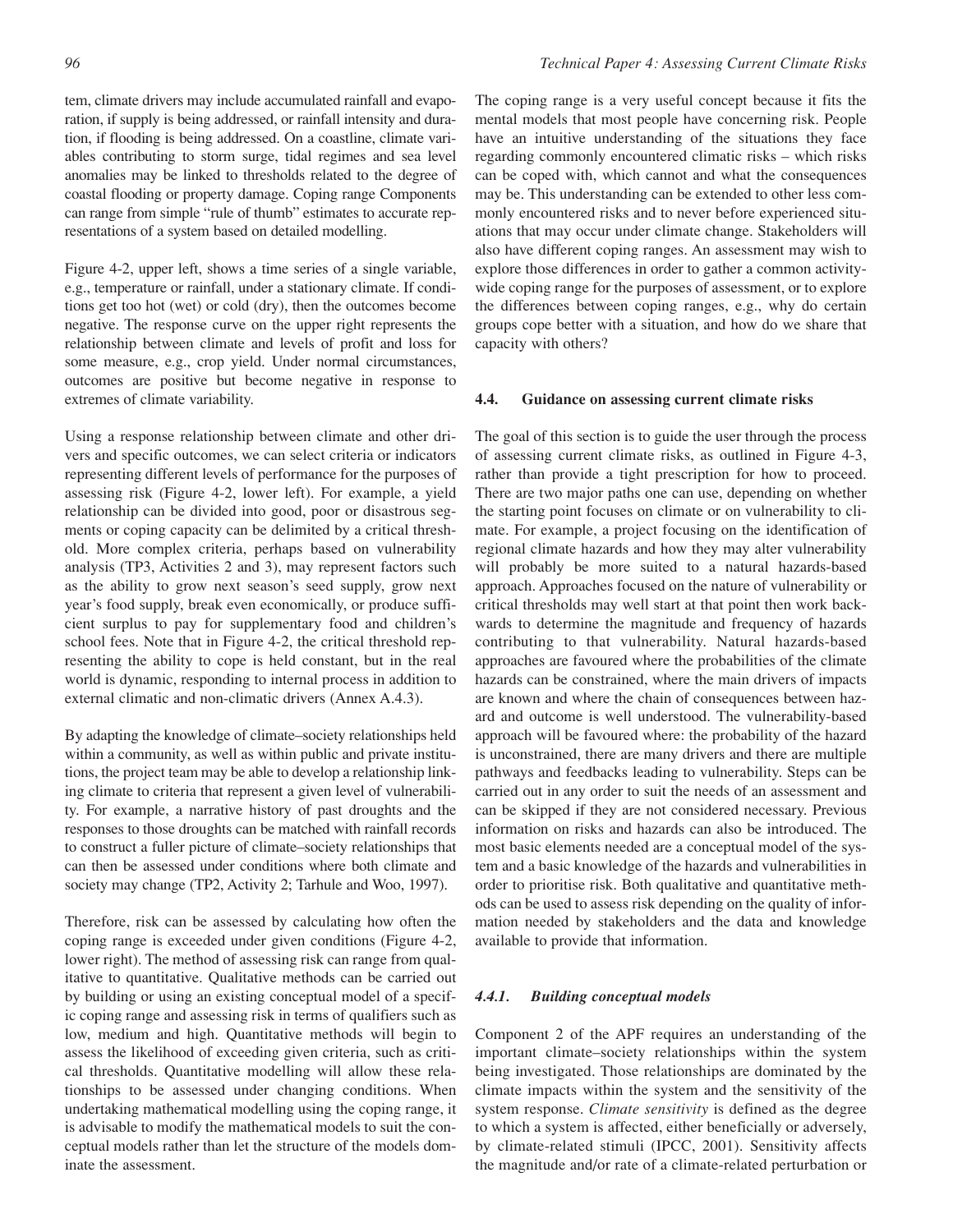

**Figure 4-3:** Flow chart for assessing current climate risk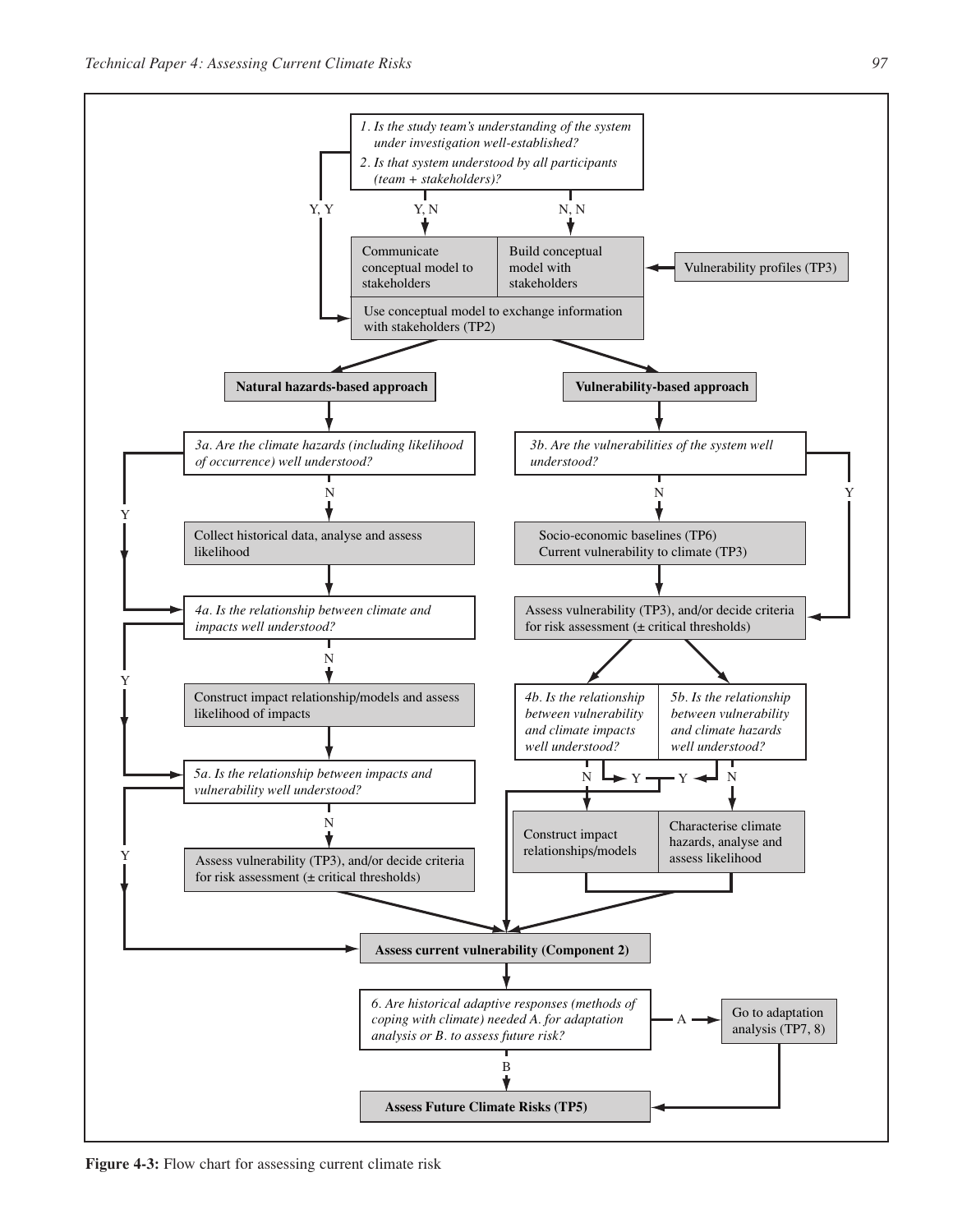stress, while vulnerability is the degree to which a system is susceptible to harm from that perturbation or stress (TP3 presents the development of conceptual models for assessing vulnerability).

Climate–society relationships can be identified through stakeholder workshops, or may be well known from previous work. The creation of lists, diagrams, tables, flow charts, pictograms and word pictures will create a body of information that can be further analysed. TP2 describes a number of ways this can be carried out with stakeholders. Establishing conceptual models in the early stages of an assessment can help the different participants develop a common understanding of the main relationships and can also serve as the basis for scientific modelling. In this chapter, we utilise the coping range extensively because of its utility as a template for understanding and analysing climate risks, but it is not the only such model that can be used. Other models include decision support systems, causal chains of hazard development, and mapping analysis (e.g., using geographic information systems). A comprehensive list of methods is provided in TP3.

#### *4.4.2. Characterising climate variability, extremes and hazards*

The characterisation of climate variability begins with understanding the aspects of climate that cause harm, i.e.*,* the climate hazards. With reference to the coping range, climate hazards are the aspects of climate variability and extremes that have the potential to exceed the ability to cope.

A starting question could be: "Are the climate hazards (affecting the system) known and understood?" There are two steps to this: the identification of the relevant climate hazards and their analysis. If the hazards for a system need to be identified, or their impact on the system investigated, the following questions can be addressed:

- Which climate variables and criteria do stakeholders use in managing climate-affected activities?
- Which climate variables most influence the ability to cope (i.e., those linked to climate hazards)?
- Which variables should be used in modelling and scenario construction?

These questions can be investigated by ways such as:

- Moving through a comprehensive checklist of climate variables in stakeholder workshops.
- Literature search, expert assessment and information from past projects.
- Exploring climate sensitivity with stakeholders, through interview, survey or focus groups.
- Building conceptual models of a system in a group environment.

Different aspects of climate variability will need to be examined. For example, rainfall can be separated into single events, daily variability and extremes, seasonal and annual totals and variability, and changes on longer (multi-annual and decadal) timescales. Daily extremes are important in urban systems for flash-flooding, inter-annual variability for disease vectors, and seasonal rains for dry-land agriculture. Temperature can be divided into mean, maximum and minimum daily averages, variability and extremes. In each system, people will have a different set of variables that they use to manage that system. Even though this management may not be scientific, it may be very sophisticated. Each of these variables involves a different level of skill in terms of climate modelling and has different degrees of predictability under climate change – information that is critical for building climate scenarios.

Hazards are not the same as extreme events, though they are related. Hazards are events and combinations of events with a propensity to cause harm, whereas extreme events are defined through rarity, impact, or a combination of both. Some extreme

| <b>Type</b>        | <b>Description</b>                                                                                                           | <b>Examples of events</b>                                                                              | <b>Typical method of</b><br>characterisation                                                                             |
|--------------------|------------------------------------------------------------------------------------------------------------------------------|--------------------------------------------------------------------------------------------------------|--------------------------------------------------------------------------------------------------------------------------|
| Simple             | Individual local weather vari-<br>ables exceeding critical levels<br>on a continuous scale                                   | Heavy rainfall, high/low<br>temperature, wind speed                                                    | Frequency/return period,<br>sequence and/or duration<br>of variable exceeding a<br>critical level                        |
| Complex            | Severe weather associated with<br>particular climatic phenomena,<br>often requiring a critical combi-<br>nation of variables | Tropical cyclones, droughts, ice<br>storms, ENSO-related events                                        | Frequency/return period, magni-<br>tude, duration of variable(s)<br>exceeding a critical level, severi-<br>ty of impacts |
| Unique or singular | A plausible future climatic state<br>with potentially extreme<br>large-scale or global outcomes                              | Collapse of major ice sheets,<br>cessation of thermohaline circu-<br>lation, major circulation changes | Probability of occurrence and<br>magnitude of impact                                                                     |

*Table 4-1: Typology of climate extremes (based on Schneider and Sarukhan, 2001)*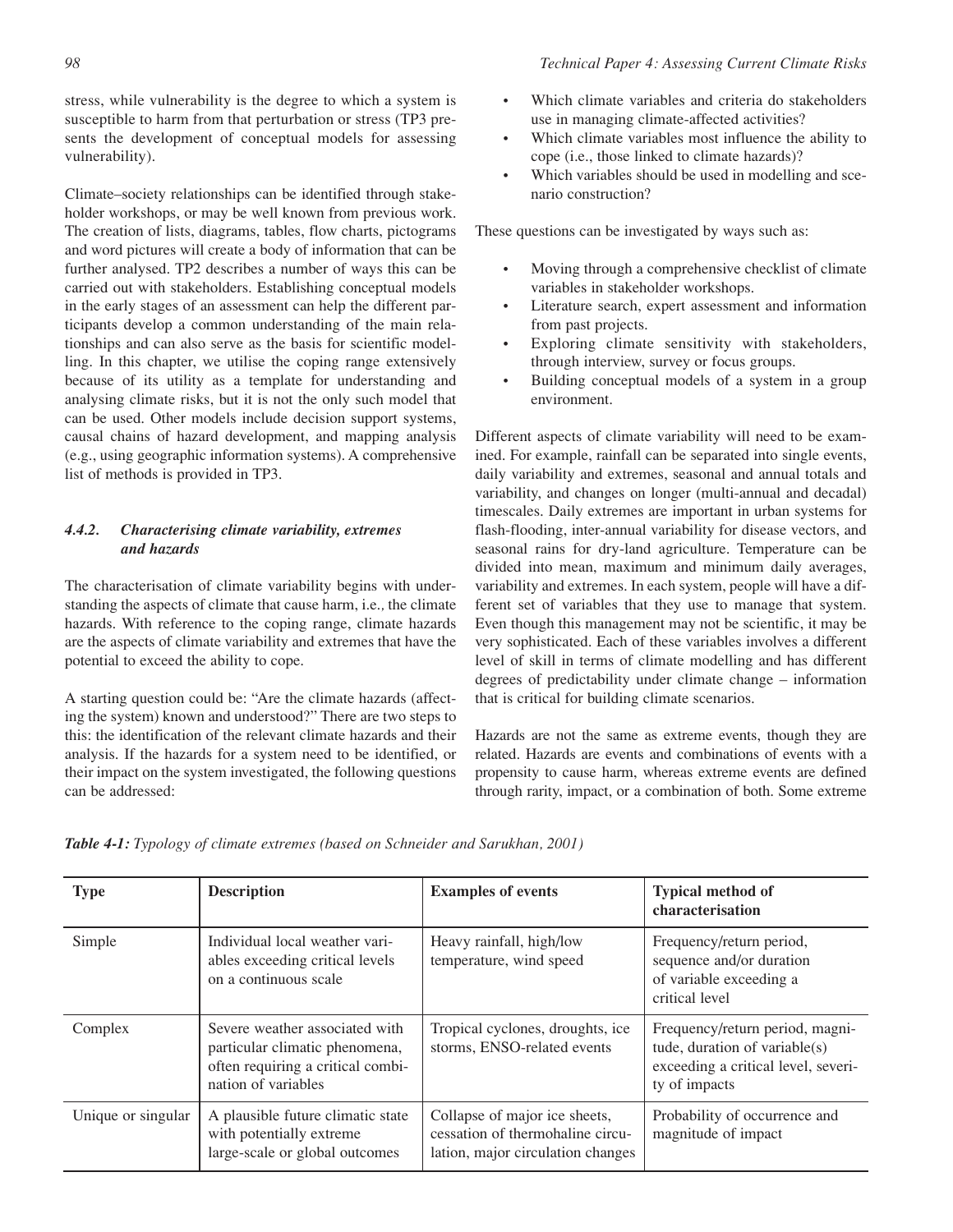events are defined as such because they occur rarely, such as a one in 100-year flood. Some more common events have extreme impacts, as in hurricanes or tropical cyclones, referred to as extreme events because of the damage they cause, rather than through rarity. Table 4-1 shows a typology of extreme climate events from the Intergovernmental Panel on Climate Change (IPCC) Third Assessment Report (TAR). A number of changes in extremes expected under climate change, and their impacts, are also associated with current extremes (Annex A.4.2).

Stress may occur in response to a shock associated with an extreme weather event, or accumulate through a series of events or a prolonged event such as drought. Risk assessment requires us to move from characterising extremes to defining hazards.

A climatic hazard is an event, or combination of climatic events, which has potentially harmful outcomes. Depending on the approach taken, hazards can be characterised in two ways: the *natural hazards-based approach*, where the focus is on the climate itself, and the *vulnerability-based approach* that stresses on the level of harm caused by an impact.

- The natural hazards-based approach is to fix a level of hazard, such as a peak wind speed of 10ms-1, hurricane severity, or extreme temperature threshold of 35°C, then to see how that particular hazard affects vulnerability across space or time. Different social groupings will show varying degrees of vulnerability depending on their physical setting and socio-economic capacity.
- The vulnerability-based approach sets criteria based on the level of harm in the system being assessed then links that to a specific frequency, magnitude and/or combination of climate events. For example, if drought is known to harm a social group, we may choose to look at a given level of stress due to crop failure, and then determine the climatic characteristics that cause those shortages. Or if loss of property due to flooding is the level of vulnerability, then the rainfall and flood peak contributing to that level of flooding may constitute the hazard (and may be due to both climate and catchment conditions caused by land-use change). The level of vulnerability that provides this trigger can be decided jointly by researchers and stakeholders, chosen based on past experience or defined according to policy.

Figure 4-3 provides pathways for both of these approaches.

#### *4.4.3. Impact assessment*

Impact assessment under current climate can be used to establish a framework for how a climate hazard acts on society, or can look at vulnerability, then determine which climate hazards are involved. Qualitative methods can stand alone, or can establish the relationships prior to a modelling study.

#### *Qualitative methods*

Relationships between climate variables and impacts can be analysed by a number of methods such as ranking in order of importance, identifying critical control points within relationships, and quantifying interactions through sensitivity analysis (e.g., through workshops, focus groups and questionnaires). Often, this knowledge exists in institutions (e.g., agricultural extension networks) where important relationships are well known. In such cases, stakeholder workshops may allow the information to be gathered relatively easily. In other situations, several stakeholder workshops may be needed, the first to familiarise stakeholders with the issue of climate change (TP5, Figure 5-2) and to establish areas of shared knowledge and gaps, before investigating the specifics of a particular activity (TP2). Cross-impacts analysis, detailed in Annex A.4.1, can be used to manage the information gathered at such workshops.

The exploration of climate sensitivity with stakeholders is part of "learning by doing". By listing and discussing the climate variables that are important to them, stakeholders can consider the adaptations they currently use, the important thresholds or criteria they use in management and how those variables might change under climate change (TP2, Activity 3). Scenario builders and impact researchers have the opportunity to ask stakeholders which types of climatic events are important to them, and how they have responded to extreme events in the past (e.g., the relationship between climate events and changes in adaptive capacity, see TP7). This process is very useful if introduced with an overview of climate change and expected impacts. It is also an opportunity to discuss the policy and institutional environment, how non-climatic factors interact with climate in specific activities and issues of sustainable development (Activity 4, TP3). For example, in Bangladesh, damage from cyclones of the same intensity was US\$1,780 million in 1991 and US\$125 million in 1994. Reduction in damage was mainly due to setting up institutions after the 1991 cyclone and effective cyclone preparedness in 1994.

#### *Quantitative methods*

Quantitative impact assessment involves the formal assessment of climate, impacts and outcomes within a modelling framework. There is extensive literature on how to carry out impact assessment that includes IPCC assessment reports, impacts and adaptation assessment guidelines, and works within the individual disciplines (e.g*.,* Carter and Parry, 1998; Carter et al., 1994; IPCC-TGCIA, 1999; UNEP, 1998).

In assessing current risk, impact modelling will largely concentrate on assessing the impacts of extreme events and variability, perhaps undertaking modelling to extend the results based on relatively short records of historical data (e.g*.,* through statistical analysis). Sensitivity modelling in testing changes to variability and investigating extreme event probabilities can be of benefit later when climate scenarios are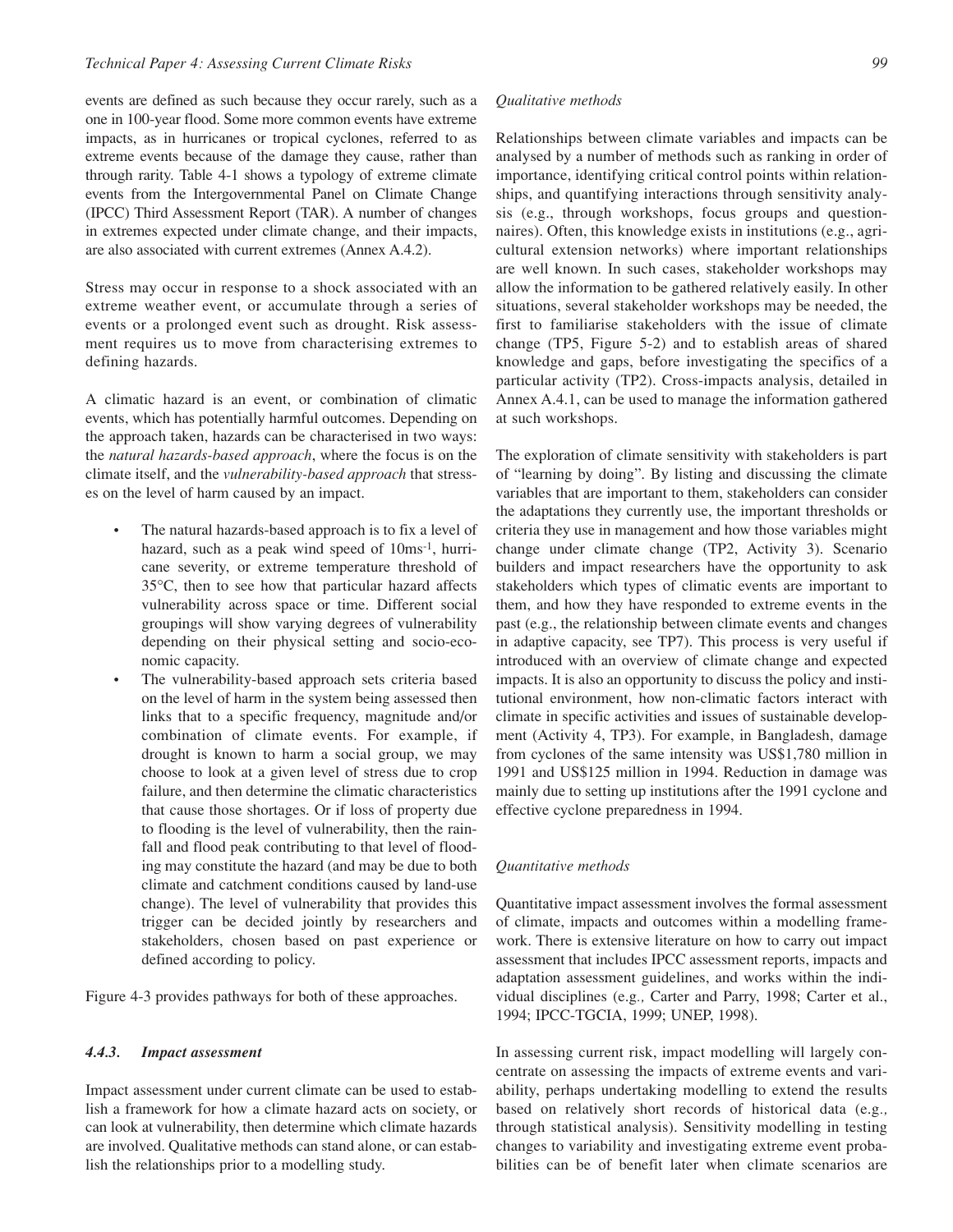being constructed. Furthermore, given the difficulty in combining various types of climate uncertainty (discussed in TP5), sensitivity modelling of impacts under climate variability will help identify which uncertainties need to be represented in scenarios.

#### *4.4.4. Risk assessment criteria*

As mentioned earlier, risk is a function of the likelihood of a harmful event and its consequences. Likelihood can be attached to the frequency of a hazard and/or to the frequency of given criteria being exceeded. All risk assessments need to be mindful of which criteria are important: what is to be measured and how are values to be attached to various outcomes?

Each assessment needs to develop its own criteria for the measurement of risk. Assessment criteria can be measured as a continuous function or in terms of limits or thresholds. For example, in farming, crop yields can be divided into good, moderate, poor and devastating yields depending on yield per hectare, per family or in terms of gross economic yield. There may be a minimum level of yield below which hardship becomes intolerable. This level can become a criterion by which risk is measured. It marks a reference point with known consequences to which probabilities can be attached. More sophisticated assessment may utilise different frequencies and combinations of good and bad years.

Levels of criteria that associate climate and impacts are known as *impact thresholds*, where the threshold marks a change in state. Impact thresholds can be grouped into two main categories: *biophysical* and *socio-economic*.

- Biophysical thresholds mark a physical discontinuity on a spatial or temporal scale. They represent a distinct change in conditions, such as the drying of a wetland, floods, breeding events. Climatic thresholds include frost, snow and monsoon onset. Ecological thresholds include breeding events, local to global extinction or the removal of specific conditions for survival.
- Socio-economic thresholds are set by benchmarking a level of performance. Exceeding a socio-economic threshold results in a change of the legal, managerial or regulatory state, and the economic or cultural behaviour. Examples of agricultural thresholds include the yield per unit area of a crop in weight, volume or gross income (Jones and Pittock, 1997).

*Critical thresholds* are defined as any degree of change that can link the onset of a critical biophysical or socio-economic impact to a particular climatic state (Pittock and Jones, 2000). Critical thresholds can be assessed using vulnerability assessment and mark the limit of tolerable harm (Pittock and Jones, 2000; Smit et al., 1999). For any system, a critical threshold is the combination of biophysical and socio-economic factors that marks a transition into vulnerability. The construction of a critical threshold can be used to limit the coping range. If this threshold can be linked with a level of climate hazard, then the likelihood of that threshold being exceeded can be estimated subjectively if the relationship is known qualitatively, or calculated if the relationship is quantifiable.

Table 4-2 lists a number of criteria, including thresholds, which have been used in climate risk assessments. They range from the biophysical to the socio-economic, from being universal to context-specific, and from the subjective to the objective. For example, economic write-off for infrastructure is socio-eco-

| <b>SECTORS</b>    | <b>CRITERIA</b>                                      | <b>EXAMPLES</b>                                                              |
|-------------------|------------------------------------------------------|------------------------------------------------------------------------------|
| Agriculture       |                                                      |                                                                              |
| Animal health     | • Temperature stress (also production)               | Ahmed and El Amin (1997)                                                     |
| Animal production | • Parasites and disease                              | Estrada-Peña (2001); Sutherst (2001)                                         |
| Crop production   | • Carrying capacity                                  | Hall et al. (1998)                                                           |
|                   | • Accumulated degree days to fruit<br>and/or harvest | Kenny et al. $(2000)$                                                        |
|                   | $\bullet$ Yield                                      | Chang (2002); Onyewotu et al. (1998); Mati<br>(2000); Ferreyra et al. (2001) |
| Agro-meteorology  | • Monsoon arrival                                    | Smit and Cai (1996)                                                          |
|                   | • Multiple indices                                   | Salinger et al. (2000); Sivakumar, (2000);<br>Hammer et al. (2001)           |
| Economic          | • Net/Gross income per ha/farm/region/nation         | Kumar and Parikh (2001)                                                      |
|                   |                                                      |                                                                              |

*Table 4-2: Examples of criteria used in impact and climate risk assessments (based on Jones, 2001)*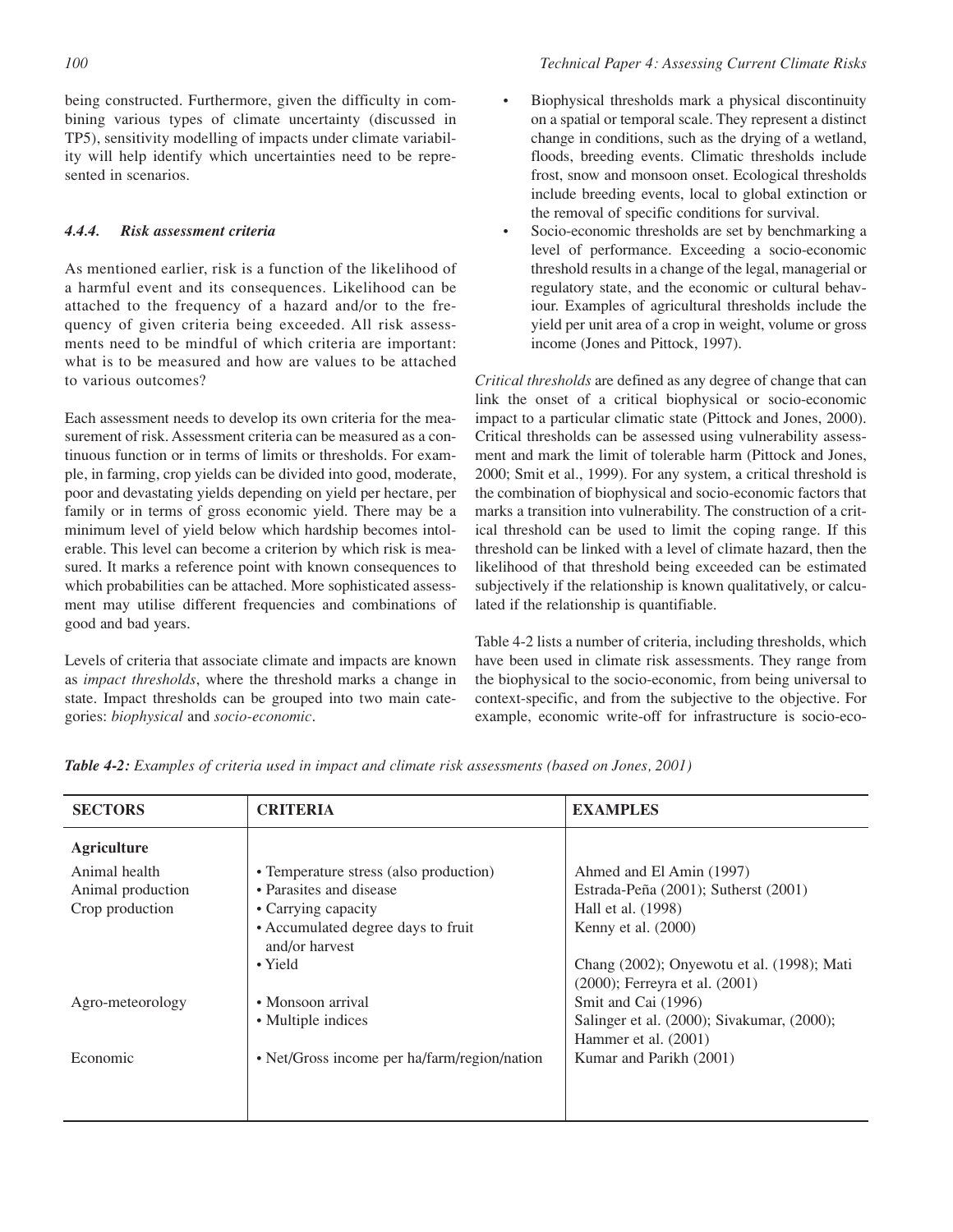| <b>SECTORS</b>                                           | <b>CRITERIA</b>                                                                                                                                                                                                                                                                                            | <b>EXAMPLES</b>                                                                                                                                             |
|----------------------------------------------------------|------------------------------------------------------------------------------------------------------------------------------------------------------------------------------------------------------------------------------------------------------------------------------------------------------------|-------------------------------------------------------------------------------------------------------------------------------------------------------------|
| <b>Biodiversity</b><br>Species or community<br>abundance | • Vulnerable<br>• Endangered                                                                                                                                                                                                                                                                               | Country/species specific                                                                                                                                    |
| Species distribution                                     | • Sustainable population levels<br>• Climate envelope shifts beyond current<br>distribution<br>· Quantified change in core climatic<br>distribution                                                                                                                                                        | Villers-Ruiz and Trejo-Vásquez, 1998)                                                                                                                       |
| Ecological processes                                     | • Climatic thresholds affecting distribution<br>• Critical levels of mean browsing intensity<br>· Climatic threshold between eco-geomorphic<br>systems                                                                                                                                                     | Kienast et al. (1999)<br>Lavee et al. (1998)                                                                                                                |
| Phenology                                                | • Mass bleaching events on coral reefs<br>$\bullet$ Winter chill – e.g., frequency of occurrence<br>below daily min. temp. threshold<br>• Cumulative degree days for various<br>biological thresholds<br>• Day length/temperature threshold<br>for breeding<br>• Temperature threshold for coral bleaching | Hoegh-Guldberg (1999)<br>Hennessy and Clayton-Greene (1995),<br>Kenny et al. (2000)<br>Spano et al. (1999)<br>Reading (1998)<br>Huppert and Stone (1998)    |
| <b>Coastal</b> zone<br>General                           | • Salinity<br>• Flooding and wetlands<br>• Mangroves<br>• Planning for disasters/hazards<br>• Coastal dynamics<br>• Critical thresholds for atolls<br>• Regional assessment/multiple factors<br>• Infrastructure/economics                                                                                 | Nicholls et al. (1999)<br>Ewel et al. (1998)<br>Arthurton (1998)<br>Pethick (2001)<br>Dickinson (1999)<br>Perez et al. (1996); Yim (1996)<br>El Raey (1997) |
| Forestry                                                 | • Distribution                                                                                                                                                                                                                                                                                             | Somaratne and Dhanapala (1996); Eeley et al.<br>(1999)                                                                                                      |
| <b>Hydrology</b>                                         |                                                                                                                                                                                                                                                                                                            |                                                                                                                                                             |
| Water quality                                            | • Regulated water quality standards for factors<br>such as salinity, dO, nutrients, turbidity.                                                                                                                                                                                                             | Widespread and locally specific.                                                                                                                            |
| Water supply                                             | • Regulated and/or legislated annual supply at<br>system, district at farm level<br>• Water storage stress<br>• Renewable supply/water stress<br>· Institutional frameworks                                                                                                                                | Jones (2000); Bronstert et al. (2000)<br>Lane et al. (1999)<br>Jaber et al. (1997)<br>Arnell (1999); Savenije (2000)                                        |
| Streamflow                                               | • Maintenance or low-flow event frequency<br>and duration<br>• Change in runoff and streamflow                                                                                                                                                                                                             | El-Fadel et al. (2001)<br>Panagoulia and Dimou (1997)<br>Mkankam Kamga (2001)                                                                               |
| Flooding                                                 | • Flood events                                                                                                                                                                                                                                                                                             | Panagoulia and Dimou (1997); Mirza (2002)                                                                                                                   |
| Drought                                                  | · Palmer drought severity index                                                                                                                                                                                                                                                                            | Palmer (1965)                                                                                                                                               |
| Hydroelectric power                                      | • Drought exceptional circumstances<br>• Current mean and minimum energy supply                                                                                                                                                                                                                            | White and Karssies (1999)<br>Mimikou and Baltas (1997)                                                                                                      |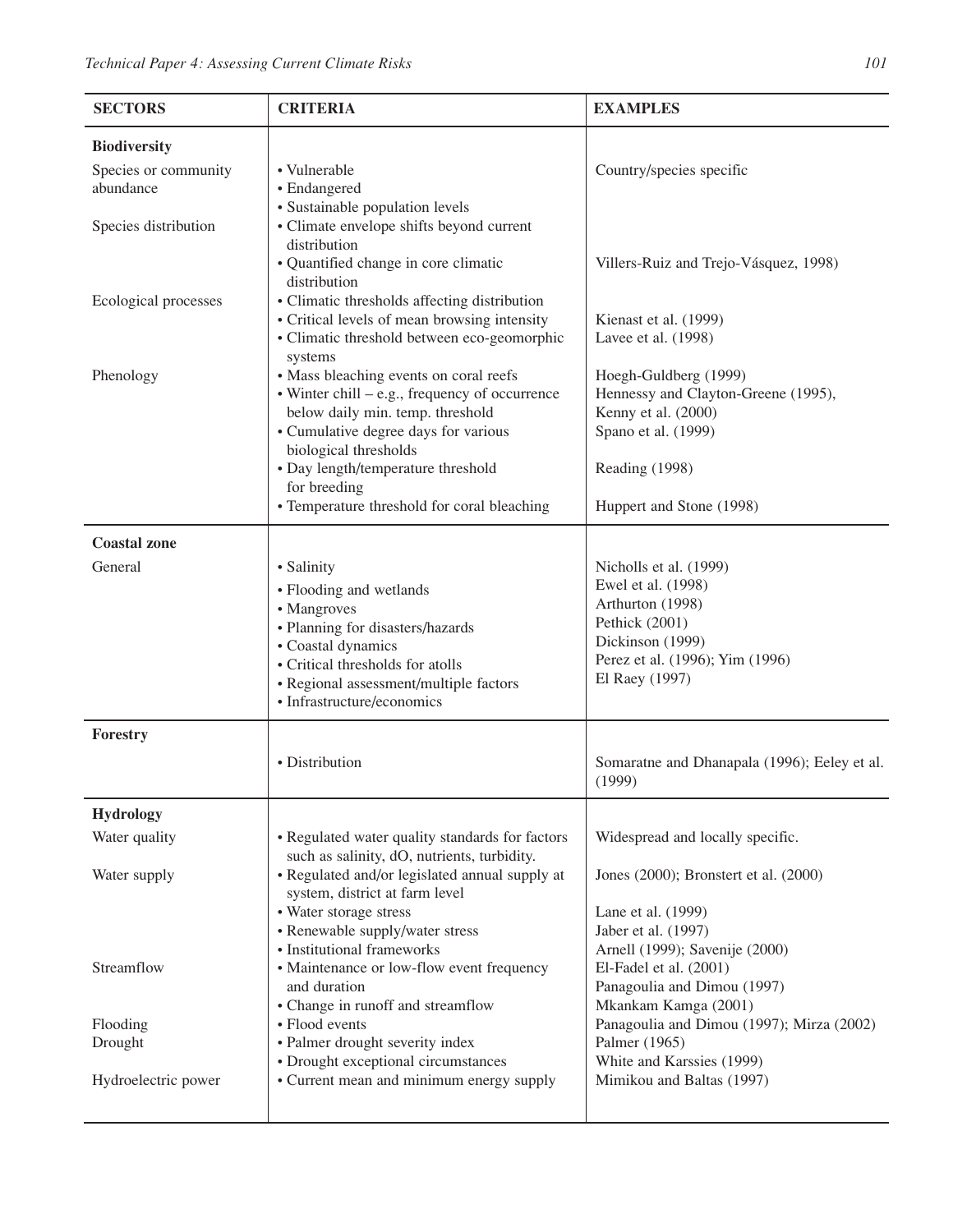| <b>SECTORS</b>                                                   | <b>CRITERIA</b>                                                                                                                                   | <b>EXAMPLES</b>                                                                                                                                |
|------------------------------------------------------------------|---------------------------------------------------------------------------------------------------------------------------------------------------|------------------------------------------------------------------------------------------------------------------------------------------------|
| <b>Human Health</b>                                              |                                                                                                                                                   |                                                                                                                                                |
| Vector-borne diseases                                            | • Aggregate epidemic potential<br>• Climatic envelope/indices of disease vector<br>• Critical density of vector to maintain virus<br>transmission | Patz et al. (1998)<br>McMichael (1996); Hales et al. (2002)<br>Jetten and Focks (1997); Martens et al.<br>(1999); Lindblade et al. (2000a & b) |
| Thermal stress<br>Multiple Indices                               | • Heat and cold temperature levels and duration<br>• Disease and disaster                                                                         | McMichael (1996)<br>Patz and Lindsay (1999); Epstein (2001);<br>Watson and McMichael (2001)                                                    |
| <b>Infrastructure</b>                                            | • Economic "write off", e.g., replacement less<br>costly than repair<br>• Infrastructure condition falling below given<br>standard                | See TP8 for cost-benefit analysis                                                                                                              |
| <b>Land degradation</b><br>Erosion                               | • Threshold for overland flow erosion                                                                                                             | Tucker and Slingerland (1997)                                                                                                                  |
| <b>Montane</b> systems<br>Glacial lakes<br>Montane cloud forests | • Catastrophic collapse and flooding<br>• Loss of ecosystem                                                                                       | Richardson and Reynolds (2000)<br>Foster (2001)                                                                                                |

nomic, context-specific and subjective, based on assumptions used in cost-benefit analysis. Degree-days to harvest for a crop is biophysical, universal and objective, but a threshold based on economic output from that crop will be socio-economic, context-specific and probably subjective.

Criteria for risk assessment can be developed using vulnerability analysis (TP3). Where criteria are context-specific, stakeholders and investigators can jointly formulate criteria that become a common and agreed metric for an assessment (Jones, 2001). These may link a series of criteria ranked according to outcomes (e.g., low to high), or be in the form of thresholds. Critical thresholds can be defined simply, as in the amount of rainfall required to distinguish a severe drought, e.g., <100 mm rainfall over a dry season, or can be complex, such as the accumulated deficit in irrigation allocations over a number of seasons (Jones and Page, 2001; TP5 Annex A.5.1). Widely applicable thresholds can be obtained from the literature. Other thresholds may be legal or regulatory (e.g., building safety standards, water quality standards).

There are no hard and fast rules for constructing thresholds – they are flexible tools that mark a change in state that is considered important. For example, stakeholders may link a given deficit of rainfall with drought hardship that leads to regional out migration, or loss of fresh water supply. Although annual and seasonal total rainfall is on a continuous scale, a change in behaviour associated with given amounts may constitute a threshold. Thresholds can vary widely over time and space, so each assessment has to identify the adequate criteria. This will depend on a trade-off between the level of information available and what criteria are considered important.

#### *4.4.5. Assessing current climate risks*

This section demonstrates different methods of assessing risk under current climate. Within the broad framework of assessing risk, it is possible to conduct assessments that range from being qualitative to those that apply numerical techniques. As uncertainty decreases, the use of analytic and numerical methods increase, and the capacity to understand the system over changing circumstances increases. The following list outlines this development:

- 1. Understanding the relationships contributing to risk
- 2. Relating given states with a level of harm (e.g., low, medium and high risk)
- 3. Using statistical analysis, regression relationships
- 4. Using dynamic simulation
- 5. Using integrated assessment (multiple models or methods)

These methods can be used to undertake the following investigations:

- Understanding the relationship between climate and society at a given point in time
- Establishing current climate and society relationships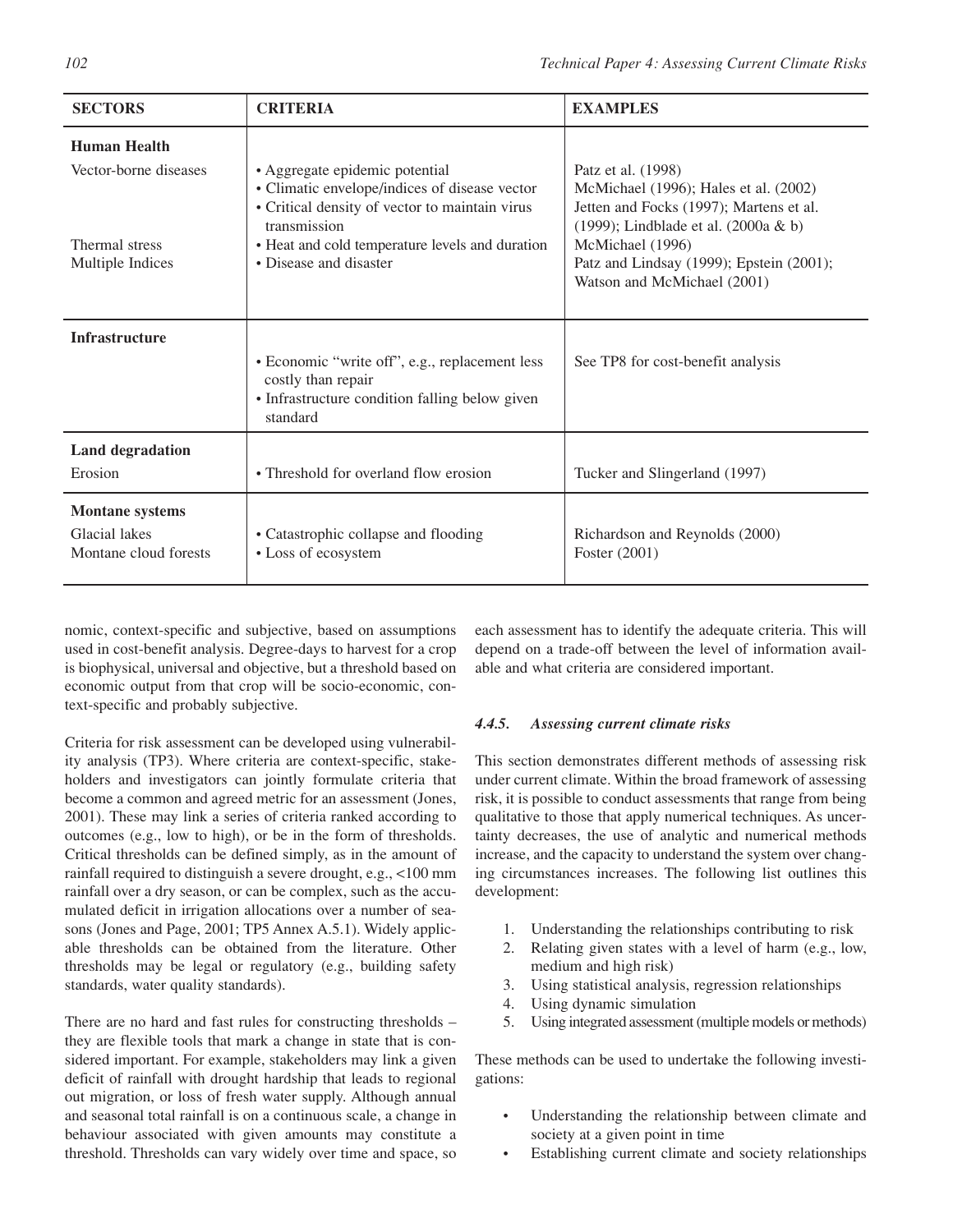prior to investigating how climate change may affect these relationships (e.g., setting an adaptation baseline)

- Developing an understanding of how past adaptations have affected climate risks
- Assessing how technology, social change and climate are influencing a system, in order to be able to separate changes due to climate variability from changes due to ongoing adaptation (e.g., Viglizzo et al., 1997)
- Assessing how known adaptation strategies can further reduce current climate risks

#### *Choice of method*

The following examples show that there are a number of ways to assess climate risk. The method applied in Box 4-1 is hazard-driven, starting with the frequency and magnitude of extremes and their relationship to property damage and insurance claims. The assessment in Box 4-2 deals with famine, and in Box 4-3 with malarial outbreaks. In both cases, they have begun with the impacts causing vulnerability, and then identified the climate hazard driving those impacts. Adaptation in the form of early warning systems has been applied in the first case and recommended in the second. In both cases, socio-economic factors also affect the level of vulnerability. In Box 4-2, high prices and conflict make populations more vulnerable to drought. In Box 4-3, land-use change is exacerbating the climate hazard, specifically high minimum temperatures, increasing the survival of malaria vectors. Box 4-4 begins with an impact factor, crop yield, then identifies how deviations in yields are increasing over time; although average yields are increasing, so is vulnerability to bad years.

These differences help to explain why this TP does not offer tight prescriptions for constructing risk relationships in Section 4.4. Likewise, Figure 4-3 is not meant to provide similarly tight prescriptions. Either the right- or left-hand path, or both, can be taken. Questions can be missed. Perhaps this information already exists or is not needed for a particular assessment. It is also possible to start with impacts in the middle of the diagram and work forward to vulnerability and backwards towards hazards. In that case, techniques from TP3, this paper and TP6 could be utilised.

The natural hazards-based approach has been the traditional approach for assessing climate risks but, where the link between hazards and vulnerability are unclear, or where there are complex relationships between climate and non-climatic drivers, a vulnerability-based approach could be considered. This may involve setting desirable or undesirable criteria in the form of thresholds, then determining how hazards contributed to meeting or avoiding those criteria. For example, how achievable are given levels of water yield and quality, and food security, if the criteria for those are set first, then levels of exposure to climate hazards are determined? If the type and magnitude of hazard that may breach a given level of vulnerability is known, adaptation can then ensure that even larger hazards are managed.

#### *Examples*

Box 4-1 describes the vulnerability of property to wind damage in the south-eastern United States. This assessment takes a natural hazards-based approach (the left-hand path in Figure 4-3), where relationships between effective mean wind speed and property damage have been created and expressed in annual insurance claim and damage ratios. Having created these relationships, it would be possible to set thresholds for exceedance, e.g., the level where an insurance company may decide to charge higher premiums or to withdraw protection altogether. Alternatively, such criteria could be used to increase buildingstrength regulations in high-risk zones.

Box 4-2 describes a natural hazards-based approach to disaster prevention, where an early warning system is used to reduce the risk of famine accompanying drought and to increase the ability of people to cope with drought. The development of a Famine Early Warning System (FEWS) has increased the coping range of local populations, but incomplete uptake of the system, and the short-term nature of adaptation strategies means that significant risks still exist. This suggests that although the FEWS has increased the coping range to current climate variability, the delivery of its outputs needs to be finetuned and more widely disseminated. Continuing shocks are continuing to reduce the coping capacity of populations, requiring short-term risk management before considering longerterm adaptation options under climate change. This example is one where the current risks are so high, detailed risk assessment of possible future conditions are not required to prioritise adaptation options. In addition to short-term food aid, productive assets and viable livelihoods can only be restored by promoting longer-term development strategies and investments aimed at addressing the root causes of vulnerability to drought and food insecurity (FEWS NET, March 19, 2003).

Box 4-3 is an example of a risk assessment that follows the right-hand path of Figure 4-3. The investigation begins with an impact – malarial outbreak in highland East Africa – aiming to identify the hazards leading to those impacts. The major reason for the increase in malarial outbreaks was an increase in warmer micro-climates in villages near cleared swamps. This indicated that land use change is a factor in increasing malaria risk through increasing minimum temperatures. However, the basic climatic hazard was associated with the warmer temperatures of the El Niño event of 1997/98, which caused a malaria epidemic in the region. Lindblade et al. (2000a and b) also identified critical thresholds for *Anopheles* mosquito density that is associated with minimum temperatures. These densities could be used to develop sampling strategies to contribute to early warning systems. The identified hazards were of climatic (El Niño) and socio-economic (land-use change) origin. Further risk assessment under climate change would need to include both climatic and socio-economic drivers of change. Box 4-4 shows an assessment of current climate risks within a

system that is also changing due to non-climatic influences. Changing technology and cropping area have influenced rice production in Indonesia, creating a trend that masks the impacts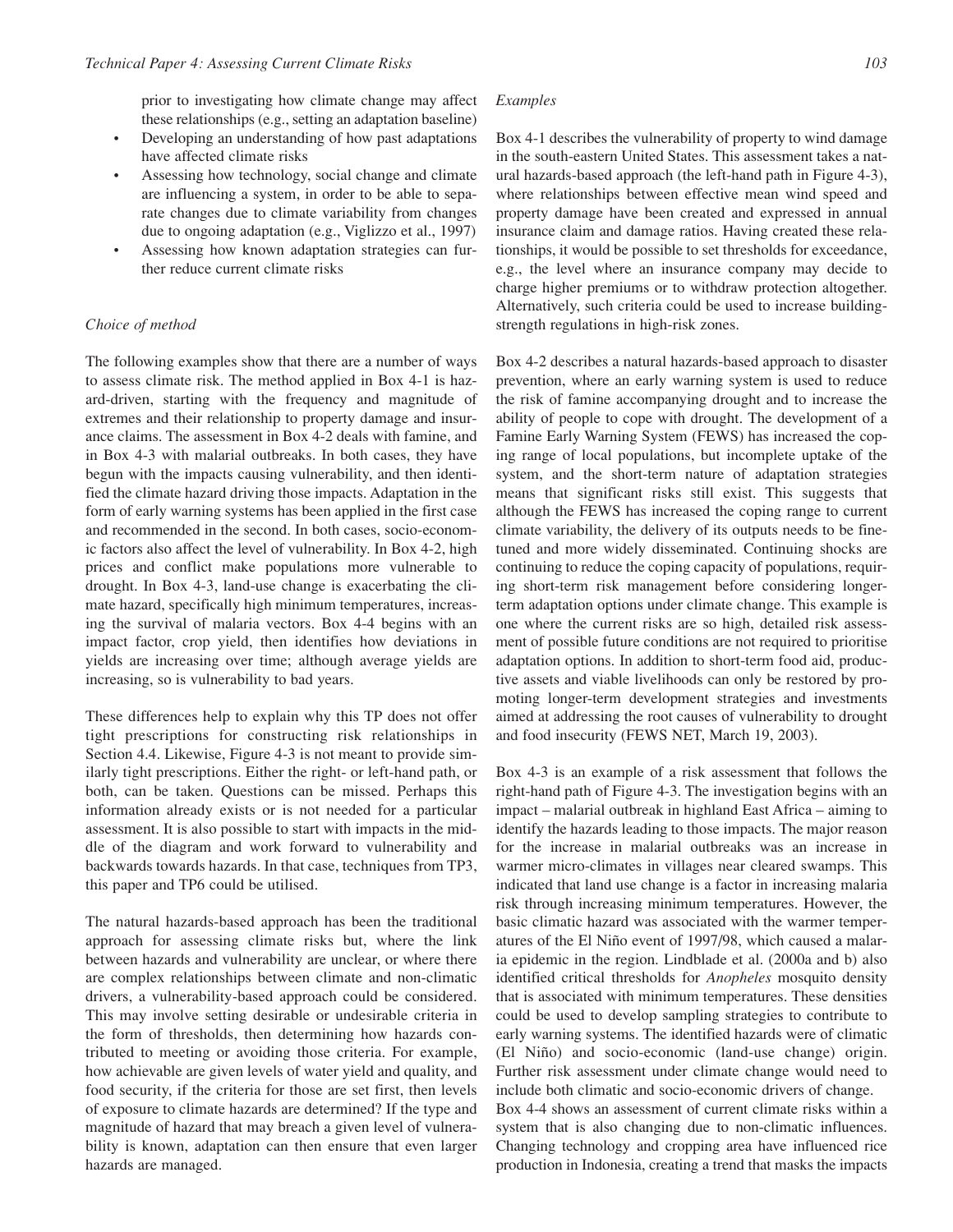#### **Box 4-1: Assessing property damage from extreme winds**

The following example from Huang et al. (2001) assesses property damage from a model of extremes winds. Figures 4-4 and 4-5 show two damage relationships between effective mean wind speed and weighted claim and damage ratios from the southeastern United States. These ratios are the proportion of claims and damages made observed from Hurricanes Andrew and Hugo. One hundred percent of weighted claims or damages indicates that the maximum damage has been reached. Using Monte Carlo modelling of wind fields based on historical hurricane data and the data in Figures 4-4 and 4- 5, Huang et al. (2001) estimated the spatial vulnerability to damage in Florida as expected annual claim and damage ratios for Florida (Figures 4-6 and 4-7).



**Figure 4-4:** Claim ratio vs. effective mean surface wind speed



**Figure 4-5:** Damage ratio vs. effective mean surface wind speed



**Figure 4-6:** Expected annual claim ratio for each zip code in Florida



**Figure 4-7:** Expected annual damage ratio for each zip code in Florida

What critical thresholds or any other criteria measuring vulnerability could be used for the above information? Based on mean wind speed, weighted claims data increase markedly at  $>20$  ms<sup>-1</sup>; damage ratios increase markedly at  $>30$  ms<sup>-1</sup> and are a maximum at 41.4 ms-1. Huang et al. (2001) also include information about 50-year return interval wind gusts. Based on levels of property damage, a 2% expected annual damage ratio would see damage occurring to the total value of a building at least once in its 50-year design life. Thresholds could also be set by the insurance industry at levels where damage rates exceed returns. Under climate change, such thresholds may change spatially, or may change in likelihood of exceedance in a single location.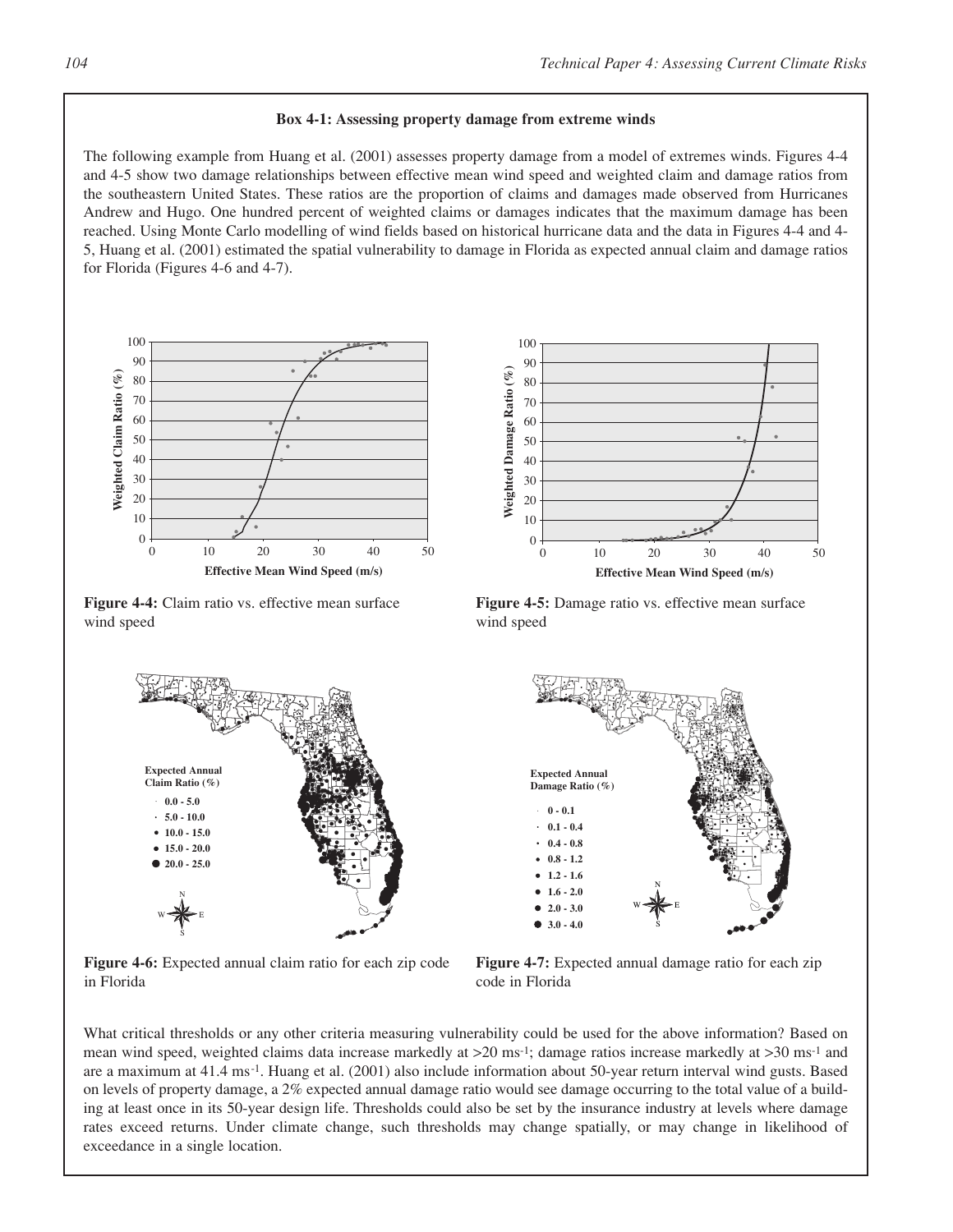#### **Box 4-2: The use of climate forecasts in adapting to climate extremes in Ethiopia**

#### *Introduction*

In Ethiopia, famine has long been associated with fluctuations in rainfall. For example, a serious humanitarian disaster occurred during the 1984–5 Ethiopian drought when close to one million people perished. During 2000–1, a more serious drought affected most of Ethiopia. The failure of the 2000 *Belg* (secondary) rains was more critical compared to the case of 1984. This followed consecutive years of drought in 1998 and 1999, which had killed livestock and over-stretched the coping capacities of local populations. During the year 2000 however, a humanitarian crisis was averted due to a functioning Famine Early Warning System (FEWS) which had been put in place. However, another drought in 2002 has continued to decrease the ability of populations to cope.

#### *Hazard assessment*

The mean rainfall in Ethiopia ranges from about 2000 mm in the southeast to <150 mm in the northeast. There are three seasons: *Bega*, a dry season (October – January); *Belg*, a short rain season (February – May) and *Kiremt*, a long rain season (June – September). Trend analysis showed declining rainfall over the northern half and south-western areas of Ethiopia. A vulnerability assessment showed that a decrease in rainfall over the northern parts of Ethiopia was expected. An investigation with three global climate models also indicated a risk of more frequent droughts under climate change.

#### *Impacts*

The major negative impact is on food supply, since Ethiopia is dependent on rain-fed agriculture. Droughts affect the Greater Horn of Africa regularly and the resulting food crisis can easily affect up to twenty million people in Ethiopia alone. Apart from widespread famine, livestock perish and there is potential for armed conflict among communities. Increases in both climate variability and the intensity of drought in Ethiopia are anticipated under climate change.

#### *Adaptation measures*

Following the human disaster in 1984, Ethiopia developed a comprehensive Famine Early Warning System, which integrated climate forecasts for Ethiopia with other information such as harvest assessments, vegetation indices and field reports. By 1999, early warning signals showed that a major famine was likely by 2000, due to drought and the border conflict between Ethiopia and Eritrea. As a result, the United States Agency for International Development (USAID) and European Union significantly increased their food aid commitments. Although there was a significant loss of livestock and livelihoods, a humanitarian disaster was averted. The FEWS played a significant role in sensitising the government and the famine early warning community. This also encouraged small anticipatory actions by affected populations, which improved their coping capacity.

#### *Constraints*

In spite of a reasonable FEWS by the year 2000, government and donor decisions were not entirely driven by the FEWS. This meant that the potential maximum coping range could not be achieved in Ethiopia. Often the early warning bulletins did not target the appropriate audience. Secondly, the application of seasonal climate forecasts emphasised short-term responses, increasing the risk of reinforcing short-term strategies at the expense of longer-term adaptations and limiting resilience to increased climate change including variability. By early 2003, yet another drought and high prices had reduced the coping capacity of populations even further, and the FEWS had issued a pre-famine alert for 11.3 million people.

#### *Conclusion*

Despite the probabilistic nature of climate forecasts and early warning systems, a well-designed FEWS can improve the resilience and coping capacity of communities to the impacts of climate variability and change. Early warning systems combined with good seasonal climate forecasts are cost-effective. Early warning information must be disseminated in a timely way to all stakeholders in formats they can understand or appreciate. However, as the events of 2002–3 show, repeated shocks can reduce coping capacities, requiring even greater intervention by outside agencies.

*This text is based on Kenneth Broad and Shardul Agrawala's report in Science Vol. 289, 8 September 2000; the Initial National Communication of Ethiopia to the UNFCCC and on-line at: http://www.fews.net.*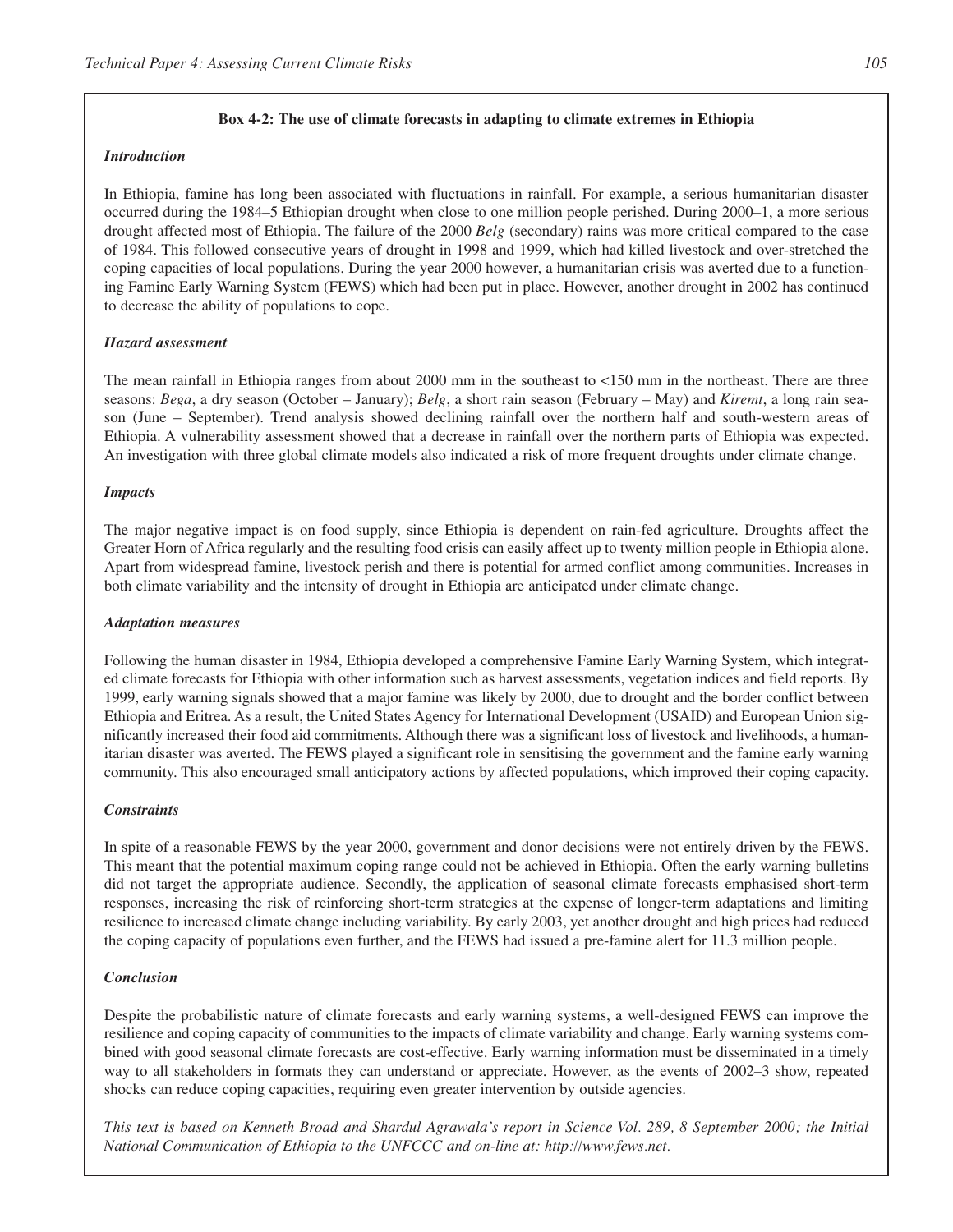of climate. Despite this upward trend, drought still poses a risk to the majority of farmers in Indonesia. By developing a regression relationship to remove the production-based trend, it is possible to independently analyse the impacts of poor years on production and therefore, to assess the role of climate on drought risk. It shows that although adaptation is improving crop yields, individual poor years still constitute a risk.

This example has investigated question 4a in Figure 4-3: "Is the relationship between current climate and impacts well understood?" A vulnerability analysis of which populations were affected by low yields in bad years and how they were affected would help link climate hazards in terms of the El Niño–Southern Oscillation (ENSO) to vulnerabilities related to crop failure.

#### *4.4.6. Defining the climate risk baseline*

An assessment of current climate risks (baseline) is needed for

assessing future risks. Planned adaptation to future climate will be based on current individual, community and institutional behaviours that, in part, have been developed as a response to current climate. Existing adaptation is a response to the net effects of current climate (change, including variability) as expressed by the coping range. Adaptation analogues show that adapting to a future climate is influenced by past behaviour (Glantz, 1996; Parry, 1986; Warrick et al., 1986). This includes both autonomous and planned responses. Adaptation measures need to be consistent with current behaviour and future expectations if they are to be accepted by stakeholders. The analysis of behavioural responses to current climate variability also aids in the construction of climate scenarios.

Because the interactions between climate and society are dynamic (see Annex A.4.3 for a detailed explanation, also TP6), a climate-risk baseline needs to be created. This is an initial risk assessment at time  $= t_0$ , or even *t*-10, which provides the refer-

#### **Box 4-3: Investigating Malaria risks in highland East Africa**

#### *Impacts and vulnerability*

As highland regions of Africa historically have been considered free of malaria, recent epidemics in these areas have raised concerns that high elevation malaria transmission may be increasing. Hypotheses about the reasons for this include changes in climate, land use and demographic patterns. The effect of land use change on malaria transmission in the southwestern highlands of Uganda was investigated. Two related studies investigated the role of climate and malaria in highland Uganda and devised critical thresholds of vector density to provide early warnings of new outbreaks (Lindblade et al., 2000a and b).

#### *Hazard assessment*

From December 1997 to July 1998, during an epidemic associated with the 1997-8 El Niño, mosquito density, biting rates, sporozoite rates and entomological inoculation rates were compared between eight villages located along natural papyrus swamps and eight villages located along swamps that have been drained and cultivated. Since vegetation changes affect evapotranspiration patterns and thus, local climate, differences in temperature, humidity and saturation deficit between natural and cultivated swamps were also investigated. On average, all malaria indices were higher near cultivated swamps, although differences between cultivated and natural swamps were not statistically significant. However, maximum and minimum temperatures were significantly higher in communities bordering cultivated swamps. In multivariate analysis using a generalized estimating equation approach to Poisson regression, the average minimum temperature of a village was significantly associated with the number of *Anopheles gambiae s.l.* per house after adjustment for potential confounding variables. It appears that replacement of natural swamp vegetation with agricultural crops has led to increased temperatures, which may be responsible for elevated malaria transmission risk in cultivated areas.

#### *Critical thresholds linking vector density with malarial outbreaks*

Because malaria transmission is unstable and the population has little or no immunity, these highlands are prone to explosive outbreaks when densities of *Anopheles* exceed critical levels and conditions favour transmission. If an incipient epidemic can be detected early enough, control efforts may reduce morbidity, mortality and transmission. Three methods (direct, minimum sample size and sequential sampling approaches) were used to determine whether the household indoor resting density of *Anopheles gambiae* s.l, exceeded critical levels associated with epidemic transmission. A density of 0.25 Anopheles mosquitoes per house was associated with epidemic transmission, whereas 0.05 mosquitoes per house was chosen as a normal level expected during non-epidemic months. It is feasible, and probably expedient, to include monitoring of *Anopheles* density in highland malaria epidemic early warning systems. Although the local severity of the malaria epidemic was associated with changing microclimates associated with land use, the positive correlation between average minimum temperature and household densities of *Anopheles* mosquitoes shows that warmer seasons associated with El Niño and global warming pose a continuing threat.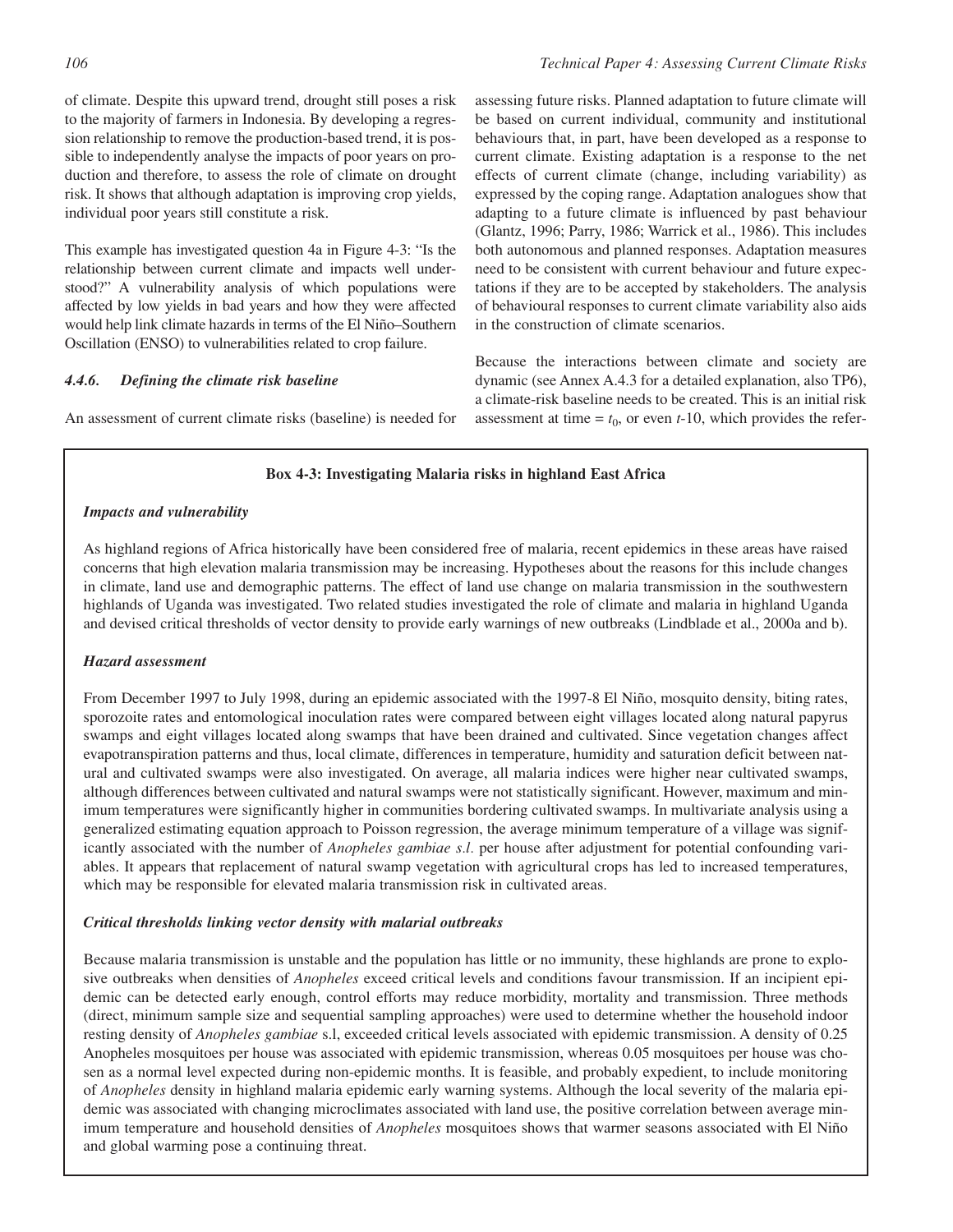#### **Box 4-4: Calculating climate-driven anomalies in the rice production system of Indonesia**

This assessment analysed 20 years of national rice production in Indonesia (BPS, 2000) to determine the impact of annual climate anomalies in a cropping system with an upward trend in yields. In the period 1980–1989, national rice production in Indonesia increased consistently from year to year, the increase slowing after 1989 (Figure 4-8). This increasing trend was due to improvements in crop management technology, variety and expansion of the rice planting area. In order to obtain anomaly data, this trend was removed by applying a regression equation. The steps of analysis are as follows:

- 1. Develop a regression equation to fit the rice production data
- 2. Calculate the deviation of observed data from the regression line as anomaly data
- 3. Separate the production anomalies between normal years and extreme years (Figure 4-8)
- 4. Evaluate trend of the anomalies between good years and bad years. Good years represent normal climate, while bad years represent extreme dry years due to the ENSO phenomenon.

Figure 4-9 shows that the anomalies for the bad years (squares) became more negative with time while those for good years (diamonds) became more positive over time. This indicates that the production loss due to extreme climate events tends to increase, or that the rice production system is becoming more vulnerable.









ence on which future risks are measured. It is not the same as a climate baseline, which may be 1961–90, or longer. The climate-risk baseline can be tied to a period when both socio-economic and climate data are available, or to a period when particular infrastructure or policy was put in place. For example, when undertaking a risk assessment of water resources, Jones and Page (2001) used a climate baseline of 1890–1996, but the catchment and water resource management model they used was adjusted at flow rules set in 1996, so the risk became a measure of how the 1996 catchment would have behaved under historical climate. This allows a climate-risk baseline to be established using the full range of historical climate with modern catchment management rules.

#### **4.5. Conclusions**

By applying the methods outlined in this TP, the team can assess adaptive responses to past and present climate risks, and gain an understanding of the relationship between current climate risks and adaptive responses. This understanding will provide a basis

for developing adaptive responses to possible future climate risks. The assessment of climate hazards causing present climate vulnerability will also help decide which climate hazards need to be incorporated into scenario development.

Although an understanding of current climate–society interactions is an important starting point for adaptation to future climate, it would be dangerous to assume that new hazards will not arise and that new adaptations may not be needed. In most cases both current and future risk will need to be investigated. If knowledge of current climate risks is already established, then the team may move straight to TPs 5 and 6 to develop an understanding of how climate and socio-economic change may affect future climate risks. However, where current climate vulnerability is high, then adaptation to those risks will be required to develop sufficient capacity to cope with future risks (e.g., Box 4-3). In this case, basic information about how climate may affect those risks in the future could be sufficient.

The assessment of future climate risks is described in TP5.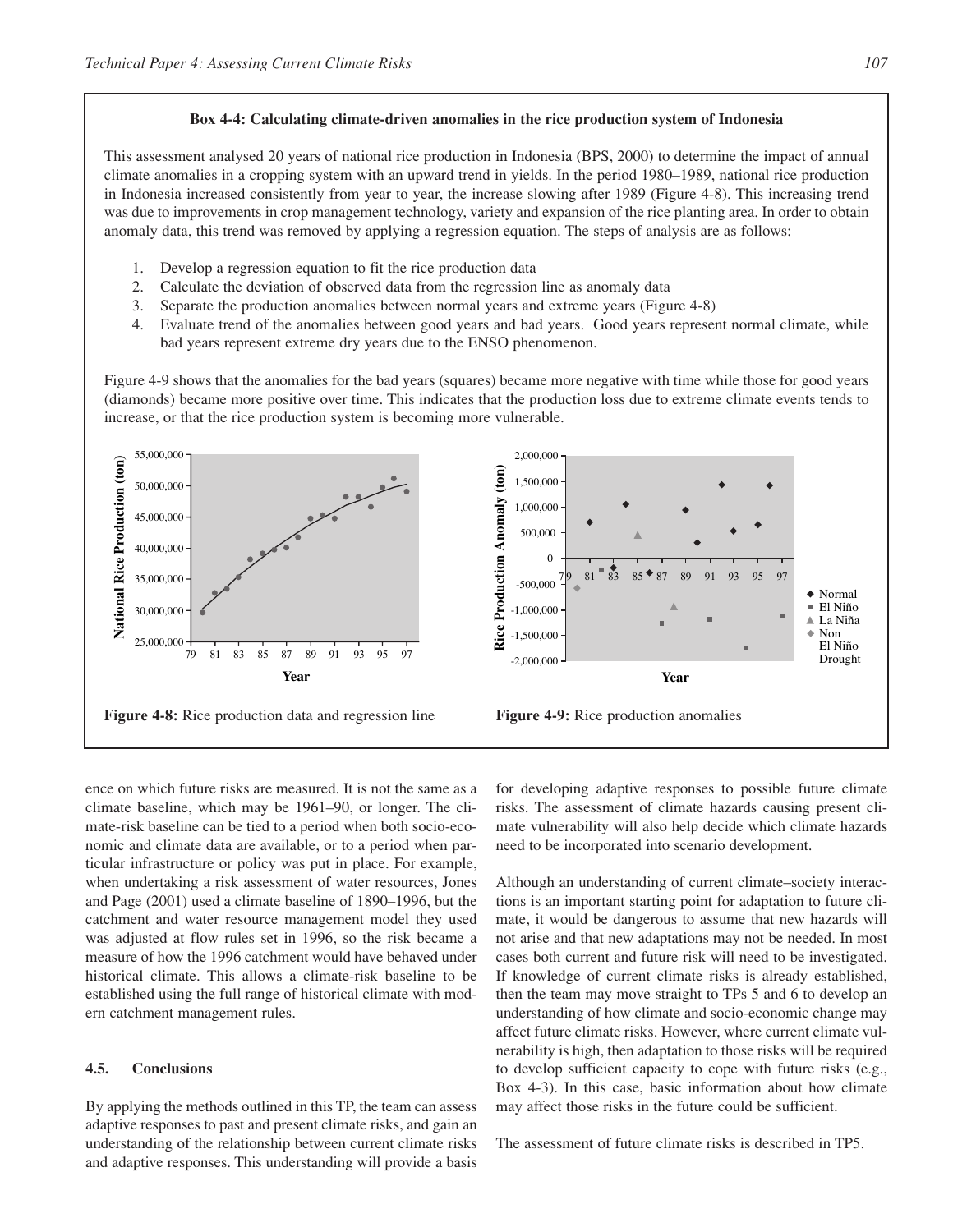#### **References**

- **Ahmed**, M.M.M. and El Amin, A.I. (1997). Effect of hot dry summer tropical climate on forage intake and milk yield in Holstein-Friesian and indigenous Zebu cows in Sudan, *Journal of Arid Environments*, **35**, 737–745.
- **Arnell**, N.W. (1999). Climate change and global water resources. *Global Environmental Change*, **9**, S31–S49.
- **Arthurton**, R.S. (1998). Marine-related physical natural hazards affecting coastal mega-cities of the Asia-Pacific region – awareness and mitigation. *Ocean and Coastal Management*, **40**, 65–85.
- **Broad**, K. and Agrawala, S. (2000). Policy forum. Climate The Ethiopia food crises – Uses and limits of climate forecasts. *Science*, 289, 1693-1694.
- **Bronstert**, A., Jaeger, A., Güntner, A., Hauschild, M., Döll, P. and Krol, M. (2000). Integrated modelling of water availability and water use in the semi-arid northeast of Brazil. *Physics and Chemistry of the Earth, Part B: Hydrology, Oceans and Atmosphere*, **25**, 227–232.
- **Carter**, T.R., Parry, M.L., Harasawa, H. and Nishioka, S. (1994). *IPCC Technical Guidelines for Assessing Climate Change Impacts and Adaptations*, London: University College, and Japan: Centre for Global Environmental Research.
- **Carter**, T.R. and Parry, M. (1998). *Climate Impact and Adaptation Assessment: A Guide to the IPCC Approach*, London: Earthscan.
- **Carter**, T.R. and La Rovere, E.L. (2001). Developing and applying scenarios. In: McCarthy, J.J., Canziani, O.F., Leary, N.A., Dokken, D.J. and White, K.S. eds., *Climate Change 2001: Impacts, Adaptation, and Vulnerability*, Contribution of Working Group II to the Third Assessment Report of the Intergovernmental Panel on Climate Change. Cambridge: Cambridge University Press, pp. 145–190.
- **Chang**, C.C. (2002). The potential impact of climate change on Taiwan's agriculture. *Agricultural Economics*, **27**, 51–64.
- **De Vries**, J. (1985). Analysis of historical climate society interaction. In Kates, K.W., Ausubel, J.H. and Berberian M. eds., *Climate Impact Assessment: Studies in the Interaction of Climate and Society*. Chichester, United Kingdom: Wiley, pp. 273-293.
- **Dickinson**, W.R. (1999). Holocene sea-level record on funafuti and potential impact of global warming on central Pacific atolls. *Quaternary Research*, **51**, 124–132.
- **Eeley**, H.A.C., Lawes, M.J. and Piper, S.E. (1999). The influence of climate change on the distribution of indigenous forest in KwaZulu-Natal, South Africa. *Journal of Biogeography*, **26**, 595–617.
- **El**-**Fadel**, M., Zeinati, M. and Jamali, D. (2001). Water resources management in Lebanon: institutional capacity and policy options. *Water Policy*, **3**, 425–448.
- **El**-**Raey**, M. (1997). Vulnerability assessment of the coastal zone of the Nile delta of Egypt to the impacts of sea level rise. *Ocean and Coastal Management*, **37**, 29–40.
- **Epstein**, P.R. (2001). Climate change and emerging infectious diseases. *Microbes and Infection*, **3**, 747–754.
- **Estrada**-**Peña**, A. (2001). Forecasting habitat suitability for ticks and prevention of tick-borne diseases. *Veterinary Parasitology*, **98**, 111–132.
- **Ewel**, K., Twilley, R. and Ong, J. (1998). Different kinds of mangrove forests different kinds of goods and services. *Global Ecology and Biogeography Letters*, **7**, 83–94.
- **Ferreyra**, R.A., Podestá G.P., Messina, C.D., Letson, D., Dardanelli, J., Guevara, E. and Meira, S. (2001). A linked-modeling framework to estimate maize production risk associated with ENSO-related climate variability in Argentina. *Agricultural and Forest Meteorology*, **107**, 177–192.
- **Foster**, P. (2001). The potential negative impacts of global climate change on tropical montane cloud forests. *Earth-Science Reviews*, **55**, 73–106.
- **Glantz**, M.H. (1996). Forecasting by analogy: local responses to global climate change. In: Smith, J., N. Bhatti, G. Menzhulin, R. Benioff, M.I. Budyko, M. Campos, B. Jallow, and F. Rijsberman (eds.), *Adapting to Climate Change: An International Perspective*. New York, NY, United States: Springer-Verlag, 407–426.
- **Hales**, S., de Wet, N., Maindonald, J. and Woodward, A. (2002). Potential effect of population and climate changes on global distribution of dengue fever: an empirical model. *The Lancet*, **360**, 830–834.
- **Hall**, W.B., McKeon, G.M., Carter, J.O., Day, K.A., Howden, S.M., Scanlan, J.C., Johnston, P.W. and Burrows, W.H. (1998). Climate change in Queensland's grazing lands: II. An assessment of the impact on animal production from native pastures. *Rangeland Journal*, **20**, 177–205.
- **Hammer**, G.L., Hansen, J.W., Phillips, J.G., Mjelde, J.W., Hill, H., Love, A. and Potgieter, A. (2001). Advances in application of climate prediction in agriculture. *Agricultural Systems*, **70**, 515–553.
- **Hennessy**, K.J. and Jones, R.N. (1999). *Climate Change Impacts in the Hunter Valley: Stakeholder Workshop Report*, CSIRO Atmospheric Research, Melbourne.
- **Hennessy**, K.J. and Clayton-Greene, K. (1995). Greenhouse warming and vernalisation of high-chill fruit in southern Australia. *Climatic Change*, **30**, 327–348.
- **Hoegh**-**Guldberg**, O. (1999). Climate change, coral bleaching and the future of the world's coral reefs. *Marine and Freshwater Research*, **50**, 839–866.
- **Hewitt**, K. and Burton, I. (1971). *The Hazardousness of a Place: A Regional Ecology of Damaging Events*, Toronto: University of Toronto.
- **Huang**, Z., Rosowsky, D.V. and Sparks, P.R. (2001). Long-term hurricane risk assessment and expected damage to residential structures. *Reliability Engineering and System Safety*, **74**, 239–249.
- **Huppert**, A. and Stone, L. (1998). Chaos in the Pacific's coral reef bleaching cycle. *American Naturalist*, **152**, 447–459.
- **IPCC**-**TGCIA** (1999). *Guidelines on the Use of Scenario Data for Climate Impact and Adaptation Assessment.* Version 1. Prepared by Carter, T.R., Hulme, M. and Lal, M., Intergovernmental Panel on Climate Change, Task Group on Scenarios for Climate Impact Assessment.
- **IPCC** (2001) Summary for Policy-makers, in Houghton, J.T., Ding, Y., Griggs, D.J., Noguer, M., Van Der Linden, P.J. and Xioaosu, D., eds., *Climate Change 2001: The Scientific Basis*, Contribution of Working Group I to the Third Assessment Report of the Intergovernmental Panel on Climate Change, Cambridge University Press, Cambridge.
- **Jaber**, J. O., Probert, S. D. and Badr, O. (1997). Water Scarcity: A Fundamental Crisis for Jordan. *Applied Energy*, **57**, 103–127.
- **Jetten**, T.H. and Focks, D.A. (1997). Potential changes in the distribution of dengue transmission under climate warming. *American Journal of Tropical Medicine and Hygiene*, **57**, 285–297.
- **Jones**, R.N. and Pittock, A.B. (1997). Assessing the impacts of climate change: the challenge for ecology, in Klomp N. and Lunt, I, eds, *Frontiers in Ecology: Building the Links*, Amsterdam: Elsevier Science Ltd, pp. 311–322.
- **Jones**, R.N. (2000). Analysing the risk of climate change using an irrigation demand model, *Climate Research*, **14**, 89–100.
- **Jones**, R.N. and Page, C.M. (2001). Assessing the risk of climate change on the water resources of the Macquarie River Catchment. Ghassemi, F., Whetton, P., Little, R. and Littleboy, M. eds., *Integrating Models for Natural Resources Management Across Disciplines, Issues and Scales (Part 2),* Modsim 2001 International Congress on Modelling and Simulation, Modelling and Simulation Society of Australia and New Zealand, Canberra, pp. 673**–**678.
- **Kienast**, F., Fritschi, J., Bissegger, M. and Abderhalden, W. (1999). Modeling successional patterns of high-elevation forests under changing herbivore pressure – responses at the landscape level. *Forest Ecology and Management*, **120**, 35–46.
- **Kenny**, G.J., Warrick, R.A., Campbell, B.D., Sims, G.C., Camilleri, M., Jamieson, P.D., Mitchell, N.D., McPherson, H.G. and Salinger, M.J. (2000). Investigating climate change impacts and thresholds: an application of the CLIMPACTS integrated assessment model for New Zealand agriculture, *Climate Change*, **46**, 91–113.
- **Kumar**, K.S.K. and Parikh, J. (2001). Indian agriculture and climate sensitivity. *Global Environmental Change*, **11**, 147–154.
- **Lane**, M.E., Kirshen, P.H. and Vogel, R.M. (1999). Indicators of impacts of global climate change on US water resources. *Journal of Water Resources Planning M.-ASCE*, **125**, 194–204.
- **Lavee**, H. Imeson, A.C. and Sarah, P. (1998). The impact of climate change on geomorphology and desertification along a Mediterranean-arid transect. *Land Degradation and Development*, **9**, 407–422.
- **Lindblade**, K.A., Walker, E.D., Onapa, A.W., Katungu, J. and Wilson, M.L.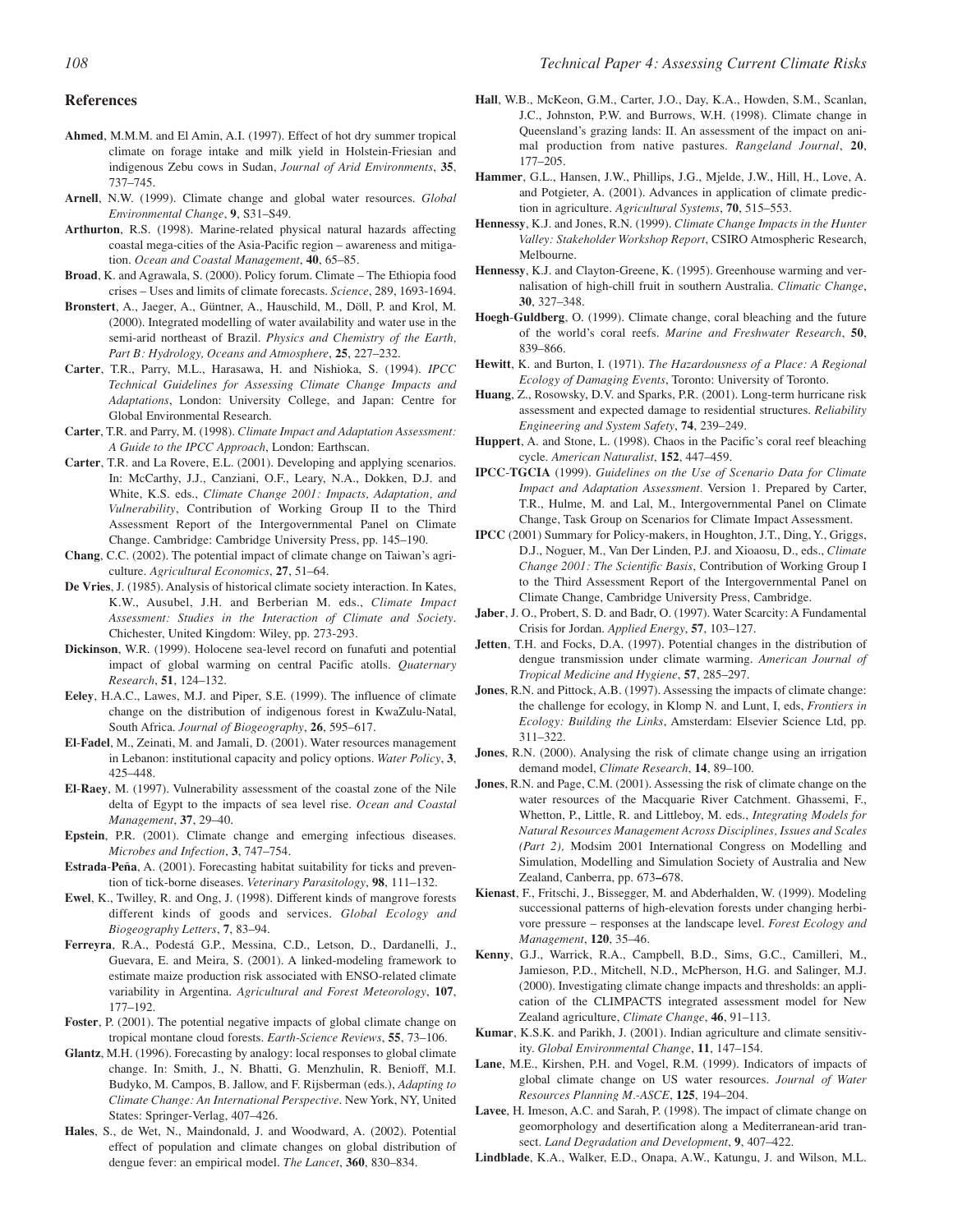(2000). Land use change alters malaria transmission parameters by modifying temperature in a highland area of Uganda. *Tropical Medicine and International Health*, **5**, 263–274.

- **Lindblade**, K.A., Walker, E.D. and Wilson, M.L. (2000). Early warning of malaria epidemics in African highlands using Anopheles (Diptera: Culicidae) indoor resting density., *Journal of Medical Entomology*, **37**, 664–674.
- **Martens**, P., Kovats, R.S., Nijhof, S., de Vries, P., Livermore, M.T.J., Bradley, D.J., Cox, J. and McMichael, A.J. (1999) Climate change and future populations at risk of malaria, *Global Environmental Change*, **9**, S89–S107.
- **Mati**, B.M. (2000). The influence of climate change on maize production in the semi-humid–semi-arid areas of Kenya. *Journal of Arid Environments*, **46**, 333–344.
- **McMichael**, A.J. (1996). Human population health, in Watson, R.T., Zinyowera, M.C. and Moss, R.H. (eds), *Climate Change 1995: Impacts, Adaptations and Mitigation of Climate Change: Scientific-Technical Analyses*, Contribution of Working Group II to the Second Assessment Report of the Intergovernmental Panel on Climate Change, Cambridge: Cambridge University Press, pp. 561–584.
- **Mimikou**, M.A. and Baltas, E.A. (1997). Climate change impacts on the reliability of hydroelectric energy production. *Hydrological Science Journal*, **42**, 661–678.
- **Mirza**, M.M.Q. (2002). Global warming and changes in the probability of occurrence of floods in Bangladesh and implications. *Global Environmental Change*, **12**, 127–138.
- **Mkankam Kamga**, F. (2001). Impact of greenhouse gas induced climate change on the runoff of the Upper Benue River (Cameroon). *Journal of Hydrology*, **252**, 145–156.
- **Nicholls**, R.J., Hoozemans, F.M.J. and Marchand, M. (1999). Increasing flood risk and wetland losses due to global sea-level rise: regional and global analyses. *Global Environmental Change*, **9**, S69–S87.
- **Ogallo**, L.A., Boulahya, M.S. and Keane, T. (2000). Applications of seasonal to interannual climate prediction in agricultural planning and operations. *Agricultural and Forest Meteorology*, **103**, 159–166.
- **Onyewotu**, L.O.Z., Stigter, C.J., Oladipo, E.O. and Owonubi J.J. (1998). Yields of millet between shelterbelts in semi-arid northern Nigeria, with a traditional and a scientific method of determining sowing date, and at two levels of organic manuring. *Netherlands Journal of Agricultural Science*, **46** 53–64.
- **Panagoulia**, D. and Dimou, G. (1997). Sensitivity of flood events to global climate change. *Journal of Hydrology*, **191**, 208–222.
- Parry, M.L. (1986). Some implications of climatic change for human development. In Clark, W.C. and Munn, R.E. eds., *Sustainable Development of the Biosphere*, Laxenburg, Austria: International Institute for Applied Systems Analysis, 378–406.
- **Patz**, J.A. and Lindsay, S.W. (1999). New challenges, new tools: the impact of climate change on infectious diseases Commentary. *Current Opinion in Microbiology*, **2**, 445–451.
- Patz, J.A., Martens, W. J. M., Focks, D.A. and Jettson, T.H.: 1998, Dengue fever epidemic potential as projected by general circulation models of global climate change. *Environmental Health Perspectives*, **106**, 147- 153.
- **Perez**, R.T., Feir, R.B. and Carandang, E.G. (1996). Potential impacts of sea level rise on the coastal resources of Manila Bay: a preliminary vulnerability assessment. *Water Air and Soil Pollution*, **42**, 137–147.
- **Pethick**, J. (2001). Coastal management and sea-level rise, *Catena*, **42**, 307–322.
- **Pittock**, A.B. and Jones R.N. (2000). Adaptation to what, and why? *Environmental Monitoring and Assessment*, **61**, 9–35.
- **Reading**, C.J. (1998). The effect on winter temperatures on the timing of breeding activity in the common toad. *Bufo bufo*, *Oecologia*, **117**, 469–475.
- **Richardson**, S.D., Reynolds, J.M. (2000). An overview of glacial hazards in the Himalayas. *Quaternary International*, **65–66**, 31–47.
- **Salinger**, M.J., Stigter, C.J. and Das, H.P. (2000). Agrometeorological adaptation strategies to increasing climate variability and climate change. *Agricultural and Forest Meteorology*, **103**, 167–184.
- **Savenije**, H.H.G. (2000). Water scarcity indicators; the deception of the num-

bers. *Physics and Chemistry of the Earth, Part B: Hydrology, Oceans and Atmosphere*, **25**, 199–204.

- **Schneider**, S.H. and Sarukhan, J. (2001). Overview of impacts, adaptation, and vulnerability to climate change, In McCarthy, J.J., Canziani, O.F., Leary, N.A., Dokken, D.J. and White, K.S. eds. *Climate Change 2001: Impacts, Adaptation, and Vulnerability*, Contribution of Working Group II to the Third Assessment Report of the Intergovernmental Panel on Climate Change, Cambridge: Cambridge University Press, 75–103.
- **Sivakumar**, M.V.K., Gommes R. and Baier, W. (2000). Agrometeorology and sustainable agriculture, *Agricultural and Forest Meteorology*, **103**, 11–26.
- **Smit**, B., Burton, I., Klein, R.J.T. and Street, R. (1999). The science of adaptation: a framework for assessment, *Mitigation and Adaptation Strategies*, **4**, 199–213.
- **Smit**, B. and Cai, Y.L. (1996). Climate change and agriculture in China. *Global Environmental Change*, **6**, 205–214.
- **Smit**, B. and Pilifosova, O. (2002). From adaptation to adaptive capacity and vulnerability reduction, In Smith, J.B., Klein, R.J.T. and Hug, S. eds., *Climate Change, Adaptive Capacity and Development*, Imperial College Press, London.
- **Somaratne**, S. and Dhanapala, A.H. (1996). Potential impact of global climate change on forest distribution in Sri Lanka, *Water, Air, and Soil Pollution*, **92**, 129–135.
- **Spano**, D., Cesaraccio, C., Duce, P. and Snyder, R.L. (1999). Phenological stages of natural species and their use as climate indicators. *International Journal of Biometrics*, **42**, 124–133.
- **Sutherst**, Robert W. (2001). The vulnerability of animal and human health to parasites under global change. *International Journal for Parasitology*, **31**, 933–948.
- **Tarhule**, A. and Woo, M.-K. (1997). Towards an interpretation of historical droughts in northern Nigeria. *Climatic Change*, **37**, 601-616.
- **Tucker**, G.E. and Slingerland, R. (1997). Drainage basin responses to climate change. *Water Resources Research*, **33**, 2031–2047.
- **UNEP** (1998). *Handbook on Methods for Climate Change Impact Assessment and Adaptation Strategies, Version 2.0*, Feenstra, J.F., Burton, I. Smith, J.B. and Tol, R.S.J. (eds.) United Nations Environment Programme, Vrije Universiteit Amsterdam, Institute for Environmental Studies, http://www.vu.nl/english/o\_o/instituten/IVM/research/climatechange/Handbook.htm.
- **Viglizzo**, E.F., Roberto, Z.E., Lértora, F., Gay, E.L. and Bernardos, J. (1997). Climate and land-use change in field-crop ecosystems of Argentina. *Agriculture. Ecosystems and Environment*, **66**, 61–70.
- **Villers**-**Ruíz**, Lourdes; Trejo-Vázquez, Irma, (1998). Climate change on Mexican forests and natural protected areas. *Global Environmental Change*, **8**, 141–157.
- Warrick, R.A, Gifford, R.M. and Parry, M.L.,  $(1986)$ .  $CO<sub>2</sub>$ , climatic change and agriculture. In Bolin, B., B.R. Döös, J. Jager, and R.A. Warrick (eds.), *The Greenhouse Effect, Climatic Change and Ecosystems*, New York: John Wiley and Sons, pp. 393–473.
- **Watson**, R.T. and McMichael, A.J. (2001). Global Climate Change the Latest Assessment: Does Global Warming Warrant a Health Warning? *Global Change and Human Health*, **2**, 64–75.
- **White**, D.H. and Karssies, L. (1999). Australia's national drought policy: aims, analyses and implementation. *Water International***, 24,** 2–9.
- Yim, W.W.-S. (1996). Vulnerability and adaptation of Hong Kong to hazards under climatic change conditions. *Oceanographic Water Air and Soil Pollution*, **92**, 181–190.
- **Yohe**, G. and Tol, R.S.J. (2002). Indicators for social and economic coping capacity – moving toward a working definition of adaptive capacity. *Global Environmental Change*, **12**, 25–40.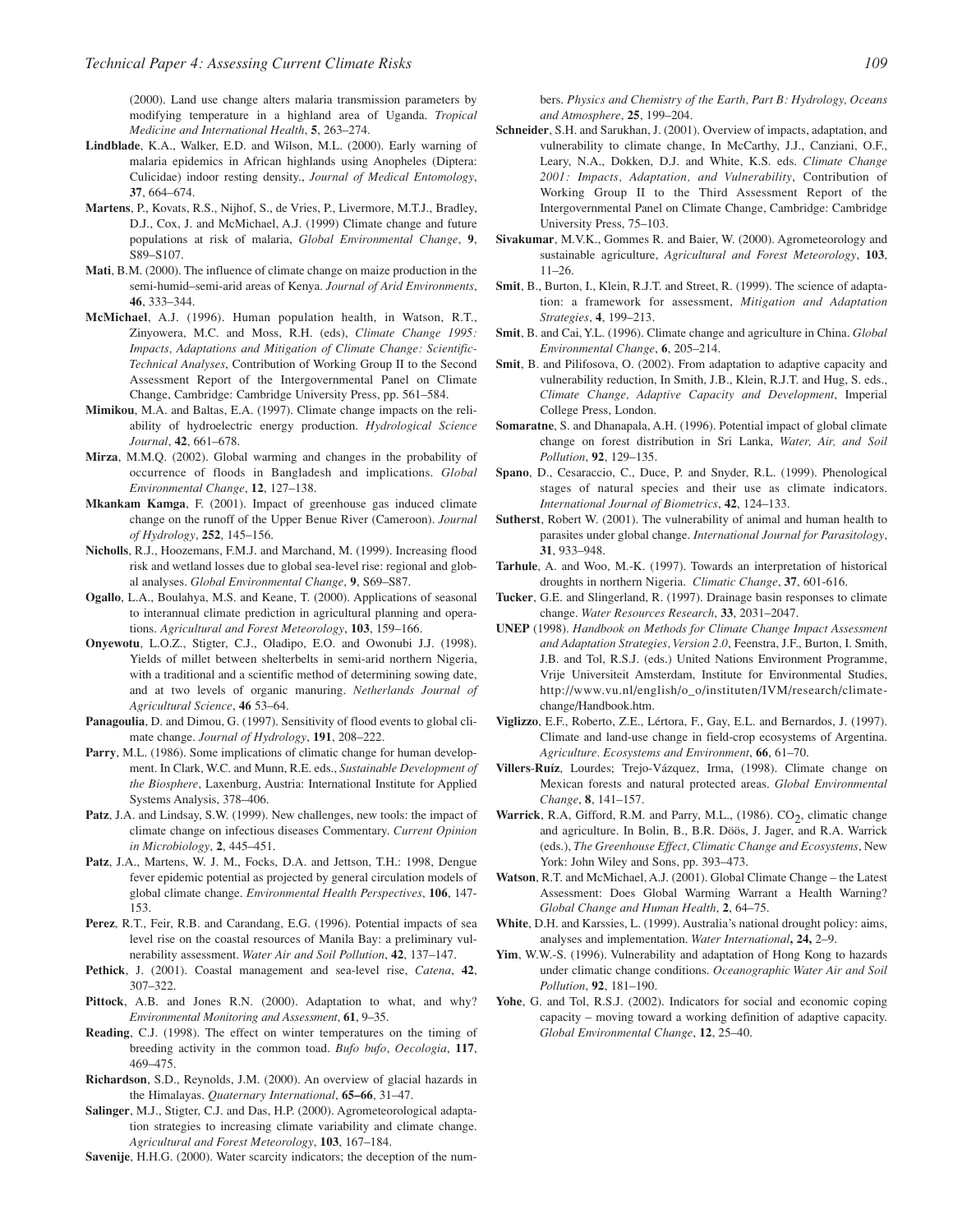#### **Annex A.4.1. Cross-impacts analysis**

The results from a sectoral or regional investigation can be collated and analysed through the use of sensitivity and crossimpacts matrices3. The feedback from stakeholders is usually positive when such matrices are used. The activity/variable matrix shown in Table A-4-1-1 is an example from a project carried out in the Hunter Valley, Australia. From a stakeholder workshop, key climate and climate-related variables were listed and linked to selected activities or exposure units. The questions asked were what aspects of climate currently cause

impacts in your region, and what activities are affected? The climate variables were then linked to how they affected each activity using a weighting of 3, 2, or 1 to denote strong, moderate or weak influences. Activities were divided into four main groupings: agriculture, coastal and marine, catchment and the built environment. The row and column values were summed and the results shown in Table A-4-1-2.

Table A-4-1-2 shows two outcomes of the analysis. The climate variables having the greatest impact are aspects of rainfall variability, with a lesser emphasis on temperature. Moisture levels

*Table A-4-1-1: Weighted sensitivity matrix of key climate variables and climate-related variables compared with selected activities or exposure units based on Table 1 of the workshop report (Hennessy and Jones, 1999).*

| Sensitivity matrix<br>linking climate<br>drivers (below)<br>with activities<br>(across) | Poultry        | Dairy          | Grazing        | Cropping       | Wine           | Horses         | Marine (esp. fisheries) | Beach          | Coastal water supply | Harbour        | Inland water supply | River management | Dryland/irrigation salinity | Forest & biodiversity | Urban infrastructure | Air quality    | Waste          | Health         | Industry, coal & power | Driving force |
|-----------------------------------------------------------------------------------------|----------------|----------------|----------------|----------------|----------------|----------------|-------------------------|----------------|----------------------|----------------|---------------------|------------------|-----------------------------|-----------------------|----------------------|----------------|----------------|----------------|------------------------|---------------|
| Rainfall - average                                                                      |                | $\overline{2}$ | $\mathbf{1}$   | $\sqrt{2}$     | $\sqrt{2}$     |                |                         |                | $\mathbf{1}$         |                | $\mathfrak{Z}$      | $\overline{2}$   | $\sqrt{2}$                  | $\overline{2}$        | $\sqrt{2}$           | $\mathbf{1}$   |                |                | $\mathbf{1}$           | 21            |
| Rainfall - extreme                                                                      |                | 1              | $\overline{2}$ | $\overline{2}$ | $\mathbf{1}$   | 1              | 1                       | $\overline{2}$ | $\overline{2}$       |                | $\overline{2}$      | $\overline{3}$   | $\overline{3}$              | $\overline{2}$        | 3                    |                | $\overline{2}$ | $\overline{2}$ | $\mathbf{1}$           | 30            |
| Rainfall - variability                                                                  |                | 2              | 3              | 3              | $\overline{c}$ |                | $\overline{c}$          |                | $\mathbf{1}$         |                | $\mathfrak{Z}$      | 3                | $\mathbf{1}$                | $\mathbf{1}$          | $\overline{2}$       |                |                |                |                        | 23            |
| Drought                                                                                 |                | $\overline{2}$ | 3              | 3              | $\overline{2}$ | $\mathbf{1}$   | $\mathbf{1}$            |                | $\overline{2}$       |                | $\overline{3}$      | $\overline{2}$   | $\overline{2}$              | 3                     |                      |                |                | $\overline{c}$ | $\mathfrak{2}$         | 28            |
| Temperature - average                                                                   | 1              | $\overline{2}$ | $\mathbf{1}$   | $\overline{2}$ | $\overline{2}$ |                | $\overline{2}$          |                |                      | 1              |                     | $\overline{2}$   | $\mathbf{1}$                | $\overline{2}$        |                      | $\overline{2}$ | 1              |                | $\,1\,$                | 20            |
| Temperature - max                                                                       | 3              | $\overline{2}$ | $\overline{2}$ | $\overline{2}$ |                | $\overline{2}$ | 1                       |                |                      |                |                     | 3                |                             | 1                     | $\mathfrak{Z}$       |                | $\overline{2}$ | $\mathbf{1}$   | $\overline{2}$         | 24            |
| Temperature - min                                                                       |                | $\overline{2}$ | $\overline{2}$ | $\overline{2}$ | $\mathfrak{2}$ | $\overline{c}$ |                         |                |                      |                |                     |                  |                             | 1                     | $\overline{2}$       |                | $\mathbf{1}$   | 1              | $\mathbf{1}$           | 16            |
| CO <sub>2</sub>                                                                         |                | $\overline{2}$ | $\overline{2}$ | $\overline{2}$ | $\overline{2}$ | $\mathbf{1}$   |                         |                |                      |                |                     |                  |                             | $\overline{2}$        |                      |                |                |                |                        | 11            |
| Cloud                                                                                   |                |                |                | 1              |                |                |                         |                |                      |                |                     |                  |                             |                       | 1                    | 1              |                |                |                        | 3             |
| Pressure                                                                                |                |                |                |                |                |                |                         |                |                      |                |                     |                  |                             |                       |                      | 1              |                |                |                        | 1             |
| Humidity                                                                                | $\overline{2}$ | 1              |                |                | 2              |                |                         |                |                      |                |                     |                  |                             | 1                     | $\mathbf{2}$         |                |                | 1              | $\mathbf{1}$           | 10            |
| Wind                                                                                    |                | 1              | 1              | 1              | $\mathbf{1}$   |                | 1                       | $\mathfrak{2}$ |                      | $\mathfrak{2}$ |                     |                  |                             | 1                     | $\overline{2}$       | $\overline{2}$ |                | $\overline{2}$ |                        | 16            |
| Evaporation                                                                             | $\overline{2}$ |                |                |                |                |                | 1                       |                |                      |                | $\mathfrak{2}$      | 1                | 2                           | 1                     |                      |                | 1              |                |                        | 10            |
| Soil moisture                                                                           |                | 3              | 3              | 3              | 3              | $\overline{2}$ |                         |                |                      |                | $\mathbf{1}$        |                  |                             | $\overline{2}$        | $\mathbf{1}$         |                | $\overline{2}$ |                |                        | 20            |
| Stream flow                                                                             |                |                |                |                |                |                | $\mathfrak{2}$          |                | $\mathbf{1}$         |                | $\mathfrak{Z}$      | 3                | $\mathbf{2}$                | 1                     | $\mathbf{1}$         |                |                | 3              | $\mathbf{1}$           | 17            |
| Flood                                                                                   |                | $\overline{2}$ | 1              | 1              | 1              | $\mathbf{1}$   | 1                       |                |                      | 3              | $\overline{2}$      | 3                | $\mathfrak{2}$              | 1                     | 3                    |                | 3              | 3              | $\overline{2}$         | 29            |
| Water table                                                                             |                |                |                |                |                |                | $\overline{2}$          |                | 3                    |                | $\mathbf{1}$        | $\mathbf{1}$     | $\mathbf{1}$                | 1                     | $\mathbf{1}$         |                | $\overline{2}$ |                |                        | 12            |
| Water salinity                                                                          |                |                |                | 1              | 1              |                | $\mathbf{1}$            |                | 3                    |                | $\overline{2}$      | $\overline{2}$   | 3                           | 1                     |                      |                |                | $\overline{2}$ | $\mathbf{1}$           | 17            |
| Irrigation                                                                              |                | $\overline{2}$ | 1              | $\overline{2}$ | 3              |                |                         |                |                      |                | $\overline{2}$      | $\overline{2}$   | $\,1$                       |                       |                      |                |                |                |                        | 13            |
| Sea level                                                                               |                |                |                |                |                |                | $\mathbf{1}$            | 3              | $\overline{3}$       | 3              |                     |                  |                             |                       | $\overline{2}$       |                |                |                |                        | 12            |
| Storm surge                                                                             |                |                |                |                |                |                |                         | 3              |                      | 3              |                     |                  |                             |                       | $\mathbf{1}$         |                |                |                |                        | 7             |
| Waves                                                                                   |                |                |                |                |                |                | 2                       | 3              | 1                    | $\overline{2}$ |                     |                  |                             |                       |                      |                |                |                |                        | 8             |
| Lightning                                                                               |                |                |                |                |                |                |                         |                |                      |                |                     |                  |                             | 1                     | $\mathbf{1}$         |                |                |                | 1                      | 3             |
| Hail                                                                                    |                |                |                | $\overline{2}$ | 3              |                |                         |                |                      |                |                     |                  |                             |                       | $\mathfrak{2}$       |                |                |                |                        | 7             |
| Fire                                                                                    |                |                | 1              |                | 1              | 1              |                         |                |                      |                |                     |                  |                             | 3                     | 1                    | 2              |                | 1              | $\overline{2}$         | 12            |
| Total sensitivity                                                                       | 8              | 24             | 23             | 29             | 28             | 11             | 18                      | 13             | 17                   | 14             | 24                  | 27               | 20                          | 27                    | 30                   | 9              | 14             | 18             | 16                     |               |

3 These matrices were illustrated in Carter et al. (1994) but have not been widely used.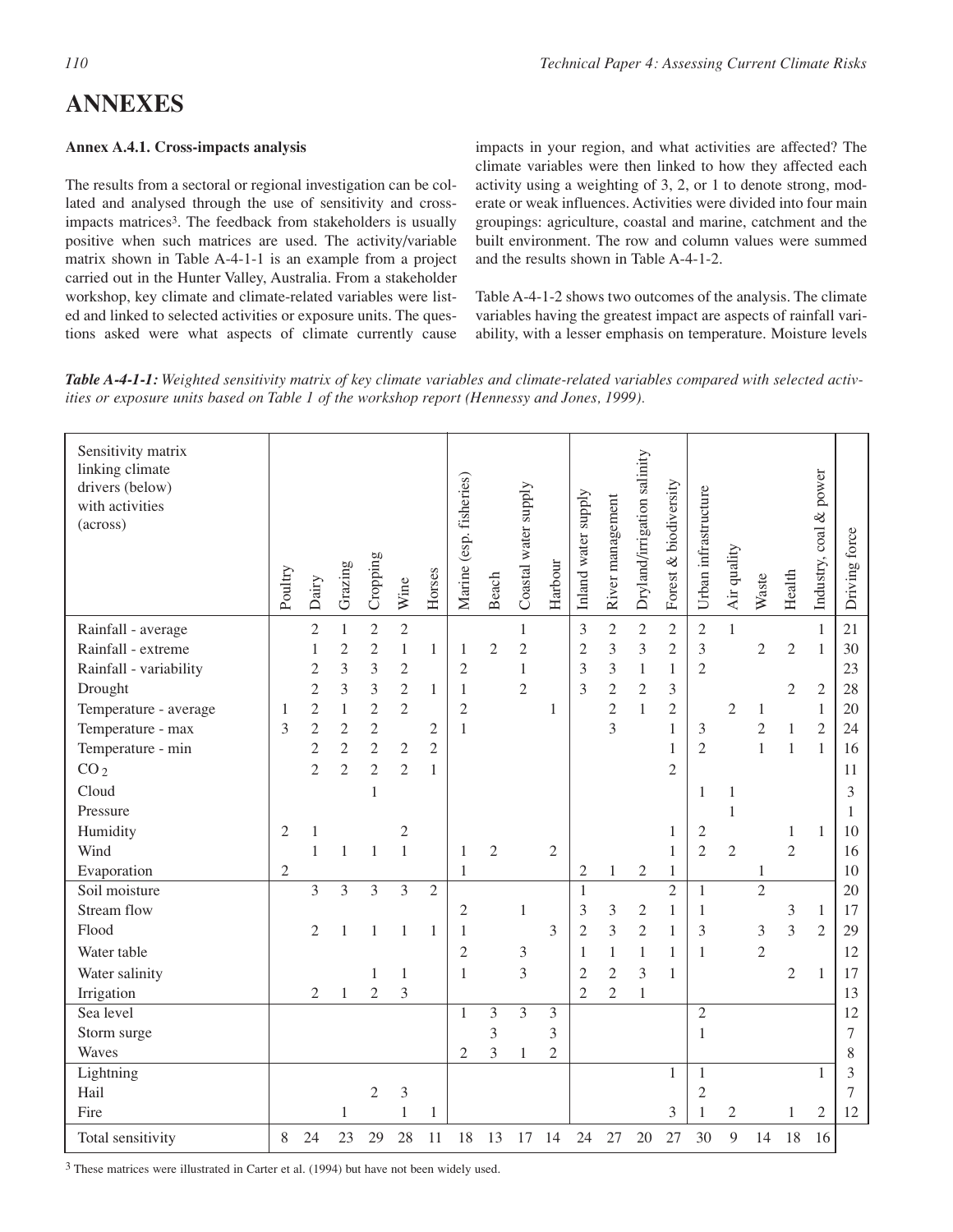on land or in the atmosphere are also important. The activities showing the largest climatic sensitivity influence are largely rural land-based activities. Coastal aspects have a moderate exposure to climate variables due to a few ocean-related variables being very important while most others have little influence. Those activities with a broad exposure to climate are difficult to assess due to the number of forcing variables and feedbacks. The criteria of low, medium and high have been chosen subjectively, and are intended to indicate the relative importance of the various results.

Cross-impacts analysis can be used to map the relationships between drivers and dependent variables in a system. Table A-4-1-3 contains all climate variables, catchment-related variables and major activities shown in Table A-4-1-1 on both axes (some variables more important to the urban, agricultural and coastal systems were removed or combined). Each variable on the vertical axis was examined to determine whether it is likely to force a change in all other variables on the horizontal axis. Where this condition was true, an entry was made in the appropriate cell. Where variables act upon each other, both cells are marked. Note that economic and social activities affecting the

catchment have been omitted. Table A-4-1-3 is a cross-impacts matrix based on the variables in Tables A-4-1-1 and A-4-1-2. A caveat with this type of analysis is that the identification of cause-and-effect is subjective, where:

- i. two variables may be interdependent, but this interdependence is not well understood, or
- a sequence of consequences may indirectly link a variable and an activity.

Figure A-4-1-1 shows the results from Table A-4-1-3 on a forcing/dependency graph. The variables on the upper left are those that show strong external forcing but are not affected much by what is going on inside the system. Those labelled autonomous on the lower left may be important in specific cases but have a minor role overall. The upper right variables are relay variables that are highly dependent on factors within the system, but are also strong influences on other variables. These variables are likely to exhibit feedbacks. On the lower right are the dependent variables that are sensitive to many other variables above and to the left of them. These latter variables are the important

*Table A-4-1-2: Results of sensitivity matrix showing the climate and related variables with the greatest forcing and activities with the broadest sensitivity to climate*

| Forcing and sensitivity category and<br>range of weighted values | Climate and related variables (forcing)                                                                                                             | Activities (sensitivity)                                                                                                                                  |  |  |  |  |  |  |  |
|------------------------------------------------------------------|-----------------------------------------------------------------------------------------------------------------------------------------------------|-----------------------------------------------------------------------------------------------------------------------------------------------------------|--|--|--|--|--|--|--|
| High (21-30)                                                     | Rainfall – extreme<br>Flood<br>Drought<br>Temperature - max<br>Rainfall - variability<br>Rainfall – average                                         | Urban infrastructure<br>Cropping<br>Wine<br>River management<br>Forest & biodiversity<br>Inland water supply<br>Dairy<br>Grazing                          |  |  |  |  |  |  |  |
| Moderate (11-20)                                                 | Temperature - average<br>Soil moisture stream flow<br>Water salinity<br>Temperature - min<br>Wind<br>Irrigation<br>Water table<br>Sea level<br>Fire | Dryland/irrigation salinity<br>Industry, coal & power<br>Marine (esp. fisheries)<br>Coastal water supply<br>Health<br>Harbour<br>Waste<br>Beach<br>Horses |  |  |  |  |  |  |  |
| Low $(1-10)$                                                     | Humidity<br>Evaporation<br>Waves<br>Storm surge<br>Hail<br>Cloud<br>Lightning<br>Pressure                                                           | Air quality<br>Poultry                                                                                                                                    |  |  |  |  |  |  |  |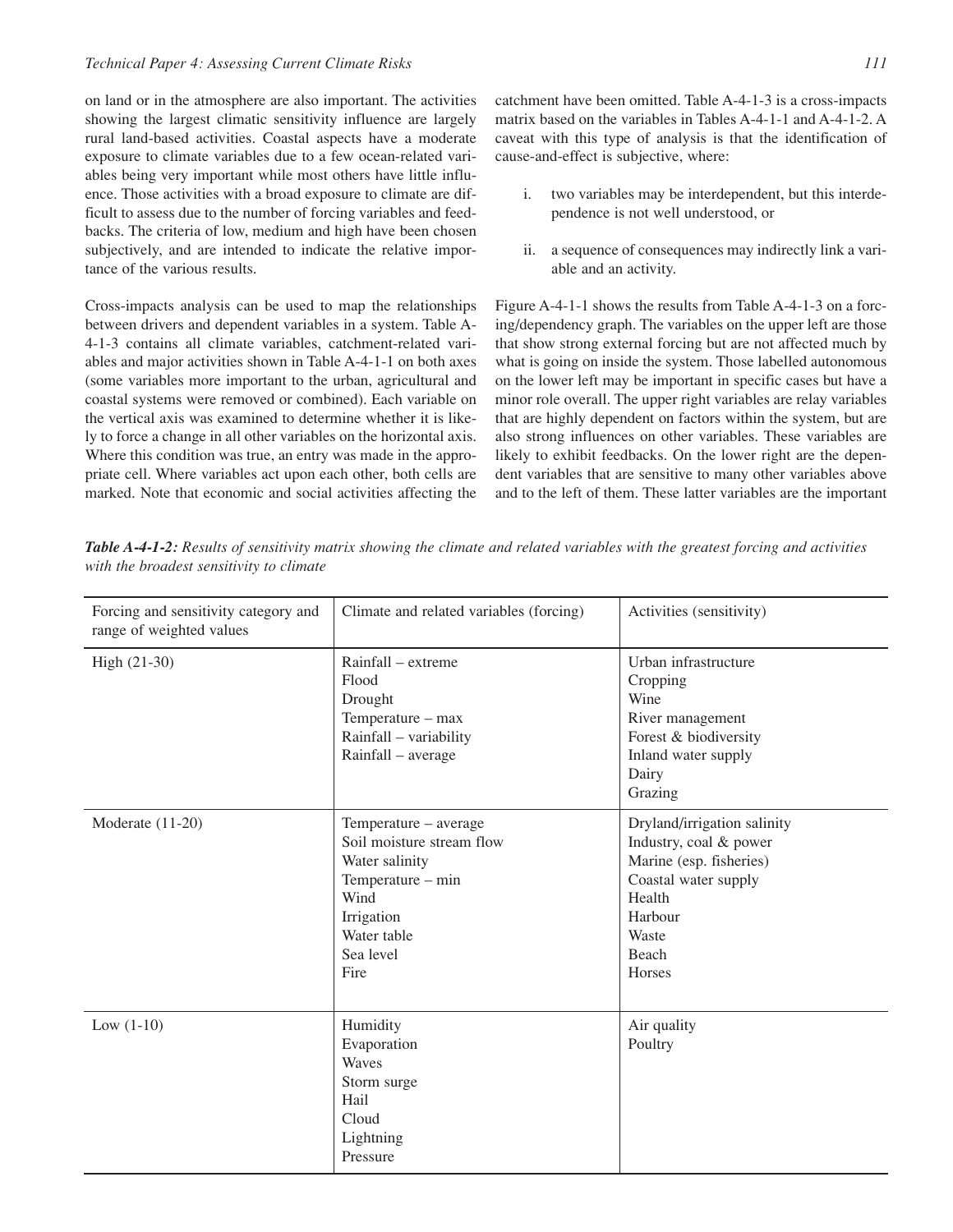| )<br>]<br>ono                                         |                            |
|-------------------------------------------------------|----------------------------|
|                                                       |                            |
|                                                       |                            |
|                                                       |                            |
|                                                       | :<br>יינו                  |
|                                                       | į                          |
| the property of the column                            |                            |
|                                                       |                            |
|                                                       |                            |
| Long:                                                 |                            |
| ļ                                                     |                            |
|                                                       |                            |
| n o o I<br>ℷ                                          |                            |
|                                                       |                            |
|                                                       | i<br>C                     |
| suntate c.                                            |                            |
|                                                       | $\frac{1}{2}$              |
|                                                       |                            |
|                                                       |                            |
| $\alpha$ $\alpha$ $\alpha$ $\alpha$ $\alpha$ $\alpha$ | , manni                    |
| Į                                                     |                            |
|                                                       | )<br>}<br>}<br>f,          |
|                                                       |                            |
|                                                       | יר דחיי המר ה ה            |
|                                                       |                            |
|                                                       | ý                          |
|                                                       |                            |
|                                                       |                            |
|                                                       |                            |
| $\sim$ a Huntor Privation May                         | t current e<br>ׇ֧֕֜֝       |
| L                                                     |                            |
|                                                       |                            |
|                                                       | $\lambda$ , read $\lambda$ |
| $\ddot{ }$                                            |                            |
|                                                       |                            |
| i anno                                                | with your                  |
|                                                       |                            |
|                                                       |                            |
| $\frac{1}{2}$                                         |                            |
|                                                       |                            |
|                                                       |                            |
|                                                       |                            |
| <u>:</u>                                              |                            |
|                                                       |                            |
|                                                       |                            |
| ******                                                |                            |
|                                                       | Ì                          |
|                                                       |                            |
| ļ                                                     |                            |
|                                                       |                            |
|                                                       |                            |
|                                                       |                            |
| $-24440$                                              |                            |
|                                                       |                            |
| $\frac{1}{2}$                                         |                            |
| į                                                     |                            |
|                                                       | cnang                      |
| I                                                     |                            |
|                                                       |                            |
|                                                       |                            |
|                                                       |                            |
|                                                       |                            |
|                                                       |                            |
|                                                       |                            |
|                                                       |                            |
|                                                       |                            |
|                                                       |                            |
|                                                       |                            |
|                                                       |                            |
|                                                       |                            |
|                                                       |                            |
|                                                       |                            |
|                                                       |                            |
|                                                       |                            |
|                                                       |                            |
|                                                       |                            |
|                                                       |                            |
|                                                       |                            |
|                                                       |                            |
| Ì                                                     |                            |
|                                                       |                            |
|                                                       |                            |
|                                                       |                            |
|                                                       |                            |
|                                                       |                            |
| ľ                                                     |                            |

| Coastal zone<br>Urban areas<br>Agriculture<br>Forest<br>Biodiversity<br>Vegetation cover<br>əni <sup>q</sup><br>Land degradation (salinity)<br>Land degradation (erosion)<br>Algal blooms<br>Stream/wetland ecology<br>Water quality (salinity)<br>Water quality (dO)<br>Water quality (turbidity)<br>Water quality (nutrients)<br>Mine dewatering<br>Riverine aquifer<br>Water supply (power)<br>Water supply (irrigation)<br>Water supply (domestic)<br>Water storage<br>(viilidsinsv) wolfmasu2<br>Streamflow (average)<br>Streamflow (peak)<br>Runoff<br>Recharge<br>Soil Moisture<br>CO <sup>5</sup><br>pui <sub>M</sub><br>Evaporation (open water)<br>$\ensuremath{\mathsf{Enqu}}$ and $\ensuremath{\mathsf{Enqu}}$<br><b>ViibimuH</b><br>$\equiv$<br>Cloudiness<br>n<br>Radiation/sunshine<br>$\epsilon$<br>Drought<br>$\overline{ }$<br>Precipitation (variability)<br>2<br>Precipitation (intensity)<br>Precipitation (average)<br>4<br>Temperature (minimum)<br>3<br>Temperature (maximum)<br>$\mathbb{C}^1$<br>Temperature (average)<br>$\overline{\phantom{0}}$<br>$\overline{\phantom{0}}$<br>$\overline{ }$<br>-<br>Γ<br>Land degradation (erosion)<br>Land degradation (salinity)<br>Evaporation (open water)<br>Precipitation (variability)<br>Water supply (domestic)<br>Water supply (irrigation)<br>Water quality (nutrients)<br>Water quality (turbidity)<br>Streamflow (variability)<br>Precipitation (intensity)<br>Water quality (salinity)<br>Water supply (power)<br>Radiation/sunshine<br>Evapotranspiration<br>Water quality (dO)<br>Streamflow (peak)<br>Riverine aquifer<br>Vegetation cover<br>Water storage<br>Algal blooms<br>Biodiversity<br>Urban areas<br>Agriculture<br>Humidity<br>Drought<br>Forest<br>Wind<br>Fire | grionor] Is Go & KI & W W G H H KI & o & & 4 T W W U W C U U H U A U H W O O U U M H X H X H X |                       |                       |                       |                         |  |            |  |                 |               |          |        |                      |  |  |                 |  |                        |  |  |  |  | S            |                 |
|------------------------------------------------------------------------------------------------------------------------------------------------------------------------------------------------------------------------------------------------------------------------------------------------------------------------------------------------------------------------------------------------------------------------------------------------------------------------------------------------------------------------------------------------------------------------------------------------------------------------------------------------------------------------------------------------------------------------------------------------------------------------------------------------------------------------------------------------------------------------------------------------------------------------------------------------------------------------------------------------------------------------------------------------------------------------------------------------------------------------------------------------------------------------------------------------------------------------------------------------------------------------------------------------------------------------------------------------------------------------------------------------------------------------------------------------------------------------------------------------------------------------------------------------------------------------------------------------------------------------------------------------------------------------------------------------------------------------------------------------------------|------------------------------------------------------------------------------------------------|-----------------------|-----------------------|-----------------------|-------------------------|--|------------|--|-----------------|---------------|----------|--------|----------------------|--|--|-----------------|--|------------------------|--|--|--|--|--------------|-----------------|
|                                                                                                                                                                                                                                                                                                                                                                                                                                                                                                                                                                                                                                                                                                                                                                                                                                                                                                                                                                                                                                                                                                                                                                                                                                                                                                                                                                                                                                                                                                                                                                                                                                                                                                                                                            |                                                                                                |                       |                       |                       |                         |  |            |  |                 |               |          |        |                      |  |  |                 |  |                        |  |  |  |  |              | $\mathfrak{L}$  |
|                                                                                                                                                                                                                                                                                                                                                                                                                                                                                                                                                                                                                                                                                                                                                                                                                                                                                                                                                                                                                                                                                                                                                                                                                                                                                                                                                                                                                                                                                                                                                                                                                                                                                                                                                            |                                                                                                |                       |                       |                       |                         |  |            |  |                 |               |          |        |                      |  |  |                 |  |                        |  |  |  |  |              | 22              |
|                                                                                                                                                                                                                                                                                                                                                                                                                                                                                                                                                                                                                                                                                                                                                                                                                                                                                                                                                                                                                                                                                                                                                                                                                                                                                                                                                                                                                                                                                                                                                                                                                                                                                                                                                            |                                                                                                |                       |                       |                       |                         |  |            |  |                 |               |          |        |                      |  |  |                 |  |                        |  |  |  |  |              | 29              |
|                                                                                                                                                                                                                                                                                                                                                                                                                                                                                                                                                                                                                                                                                                                                                                                                                                                                                                                                                                                                                                                                                                                                                                                                                                                                                                                                                                                                                                                                                                                                                                                                                                                                                                                                                            |                                                                                                |                       |                       |                       |                         |  |            |  |                 |               |          |        |                      |  |  |                 |  |                        |  |  |  |  |              | 22              |
|                                                                                                                                                                                                                                                                                                                                                                                                                                                                                                                                                                                                                                                                                                                                                                                                                                                                                                                                                                                                                                                                                                                                                                                                                                                                                                                                                                                                                                                                                                                                                                                                                                                                                                                                                            |                                                                                                |                       |                       |                       |                         |  |            |  |                 |               |          |        |                      |  |  |                 |  |                        |  |  |  |  |              | 24              |
|                                                                                                                                                                                                                                                                                                                                                                                                                                                                                                                                                                                                                                                                                                                                                                                                                                                                                                                                                                                                                                                                                                                                                                                                                                                                                                                                                                                                                                                                                                                                                                                                                                                                                                                                                            |                                                                                                |                       |                       |                       |                         |  |            |  |                 |               |          |        |                      |  |  |                 |  |                        |  |  |  |  |              | 20              |
|                                                                                                                                                                                                                                                                                                                                                                                                                                                                                                                                                                                                                                                                                                                                                                                                                                                                                                                                                                                                                                                                                                                                                                                                                                                                                                                                                                                                                                                                                                                                                                                                                                                                                                                                                            |                                                                                                |                       |                       |                       |                         |  |            |  |                 |               |          |        |                      |  |  |                 |  |                        |  |  |  |  |              | Ξ               |
|                                                                                                                                                                                                                                                                                                                                                                                                                                                                                                                                                                                                                                                                                                                                                                                                                                                                                                                                                                                                                                                                                                                                                                                                                                                                                                                                                                                                                                                                                                                                                                                                                                                                                                                                                            |                                                                                                |                       |                       |                       |                         |  |            |  |                 |               |          |        |                      |  |  |                 |  |                        |  |  |  |  |              | ≌               |
|                                                                                                                                                                                                                                                                                                                                                                                                                                                                                                                                                                                                                                                                                                                                                                                                                                                                                                                                                                                                                                                                                                                                                                                                                                                                                                                                                                                                                                                                                                                                                                                                                                                                                                                                                            |                                                                                                |                       |                       |                       |                         |  |            |  |                 |               |          |        |                      |  |  |                 |  |                        |  |  |  |  |              | $\overline{4}$  |
|                                                                                                                                                                                                                                                                                                                                                                                                                                                                                                                                                                                                                                                                                                                                                                                                                                                                                                                                                                                                                                                                                                                                                                                                                                                                                                                                                                                                                                                                                                                                                                                                                                                                                                                                                            |                                                                                                |                       |                       |                       |                         |  |            |  |                 |               |          |        |                      |  |  |                 |  |                        |  |  |  |  |              | $\overline{c}$  |
|                                                                                                                                                                                                                                                                                                                                                                                                                                                                                                                                                                                                                                                                                                                                                                                                                                                                                                                                                                                                                                                                                                                                                                                                                                                                                                                                                                                                                                                                                                                                                                                                                                                                                                                                                            |                                                                                                |                       |                       |                       |                         |  |            |  |                 |               |          |        |                      |  |  |                 |  |                        |  |  |  |  |              | 34              |
|                                                                                                                                                                                                                                                                                                                                                                                                                                                                                                                                                                                                                                                                                                                                                                                                                                                                                                                                                                                                                                                                                                                                                                                                                                                                                                                                                                                                                                                                                                                                                                                                                                                                                                                                                            |                                                                                                |                       |                       |                       |                         |  |            |  |                 |               |          |        |                      |  |  |                 |  |                        |  |  |  |  |              | $\frac{8}{18}$  |
|                                                                                                                                                                                                                                                                                                                                                                                                                                                                                                                                                                                                                                                                                                                                                                                                                                                                                                                                                                                                                                                                                                                                                                                                                                                                                                                                                                                                                                                                                                                                                                                                                                                                                                                                                            |                                                                                                |                       |                       |                       |                         |  |            |  |                 |               |          |        |                      |  |  |                 |  |                        |  |  |  |  |              | 23              |
|                                                                                                                                                                                                                                                                                                                                                                                                                                                                                                                                                                                                                                                                                                                                                                                                                                                                                                                                                                                                                                                                                                                                                                                                                                                                                                                                                                                                                                                                                                                                                                                                                                                                                                                                                            |                                                                                                |                       |                       |                       |                         |  |            |  |                 |               |          |        |                      |  |  |                 |  |                        |  |  |  |  |              | $\overline{c}$  |
|                                                                                                                                                                                                                                                                                                                                                                                                                                                                                                                                                                                                                                                                                                                                                                                                                                                                                                                                                                                                                                                                                                                                                                                                                                                                                                                                                                                                                                                                                                                                                                                                                                                                                                                                                            |                                                                                                |                       |                       |                       |                         |  |            |  |                 |               |          |        |                      |  |  |                 |  |                        |  |  |  |  |              | 22              |
|                                                                                                                                                                                                                                                                                                                                                                                                                                                                                                                                                                                                                                                                                                                                                                                                                                                                                                                                                                                                                                                                                                                                                                                                                                                                                                                                                                                                                                                                                                                                                                                                                                                                                                                                                            |                                                                                                |                       |                       |                       |                         |  |            |  |                 |               |          |        |                      |  |  |                 |  |                        |  |  |  |  |              | $\overline{c}$  |
|                                                                                                                                                                                                                                                                                                                                                                                                                                                                                                                                                                                                                                                                                                                                                                                                                                                                                                                                                                                                                                                                                                                                                                                                                                                                                                                                                                                                                                                                                                                                                                                                                                                                                                                                                            |                                                                                                |                       |                       |                       |                         |  |            |  |                 |               |          |        |                      |  |  |                 |  |                        |  |  |  |  |              |                 |
|                                                                                                                                                                                                                                                                                                                                                                                                                                                                                                                                                                                                                                                                                                                                                                                                                                                                                                                                                                                                                                                                                                                                                                                                                                                                                                                                                                                                                                                                                                                                                                                                                                                                                                                                                            |                                                                                                |                       |                       |                       |                         |  |            |  |                 |               |          |        |                      |  |  |                 |  |                        |  |  |  |  |              |                 |
|                                                                                                                                                                                                                                                                                                                                                                                                                                                                                                                                                                                                                                                                                                                                                                                                                                                                                                                                                                                                                                                                                                                                                                                                                                                                                                                                                                                                                                                                                                                                                                                                                                                                                                                                                            |                                                                                                |                       |                       |                       |                         |  |            |  |                 |               |          |        |                      |  |  |                 |  |                        |  |  |  |  |              | $\frac{8}{18}$  |
|                                                                                                                                                                                                                                                                                                                                                                                                                                                                                                                                                                                                                                                                                                                                                                                                                                                                                                                                                                                                                                                                                                                                                                                                                                                                                                                                                                                                                                                                                                                                                                                                                                                                                                                                                            |                                                                                                |                       |                       |                       |                         |  |            |  |                 |               |          |        |                      |  |  |                 |  |                        |  |  |  |  |              | $\frac{6}{2}$   |
|                                                                                                                                                                                                                                                                                                                                                                                                                                                                                                                                                                                                                                                                                                                                                                                                                                                                                                                                                                                                                                                                                                                                                                                                                                                                                                                                                                                                                                                                                                                                                                                                                                                                                                                                                            |                                                                                                |                       |                       |                       |                         |  |            |  |                 |               |          |        |                      |  |  |                 |  |                        |  |  |  |  |              | $\overline{19}$ |
|                                                                                                                                                                                                                                                                                                                                                                                                                                                                                                                                                                                                                                                                                                                                                                                                                                                                                                                                                                                                                                                                                                                                                                                                                                                                                                                                                                                                                                                                                                                                                                                                                                                                                                                                                            |                                                                                                |                       |                       |                       |                         |  |            |  |                 |               |          |        |                      |  |  |                 |  |                        |  |  |  |  |              | $\overline{19}$ |
|                                                                                                                                                                                                                                                                                                                                                                                                                                                                                                                                                                                                                                                                                                                                                                                                                                                                                                                                                                                                                                                                                                                                                                                                                                                                                                                                                                                                                                                                                                                                                                                                                                                                                                                                                            |                                                                                                |                       |                       |                       |                         |  |            |  |                 |               |          |        |                      |  |  |                 |  |                        |  |  |  |  |              | 15              |
|                                                                                                                                                                                                                                                                                                                                                                                                                                                                                                                                                                                                                                                                                                                                                                                                                                                                                                                                                                                                                                                                                                                                                                                                                                                                                                                                                                                                                                                                                                                                                                                                                                                                                                                                                            |                                                                                                |                       |                       |                       |                         |  |            |  |                 |               |          |        |                      |  |  |                 |  |                        |  |  |  |  |              | $\frac{5}{2}$   |
|                                                                                                                                                                                                                                                                                                                                                                                                                                                                                                                                                                                                                                                                                                                                                                                                                                                                                                                                                                                                                                                                                                                                                                                                                                                                                                                                                                                                                                                                                                                                                                                                                                                                                                                                                            |                                                                                                |                       |                       |                       |                         |  |            |  |                 |               |          |        |                      |  |  |                 |  |                        |  |  |  |  |              | $\overline{c}$  |
|                                                                                                                                                                                                                                                                                                                                                                                                                                                                                                                                                                                                                                                                                                                                                                                                                                                                                                                                                                                                                                                                                                                                                                                                                                                                                                                                                                                                                                                                                                                                                                                                                                                                                                                                                            |                                                                                                |                       |                       |                       |                         |  |            |  |                 |               |          |        |                      |  |  |                 |  |                        |  |  |  |  |              | $\frac{5}{2}$   |
|                                                                                                                                                                                                                                                                                                                                                                                                                                                                                                                                                                                                                                                                                                                                                                                                                                                                                                                                                                                                                                                                                                                                                                                                                                                                                                                                                                                                                                                                                                                                                                                                                                                                                                                                                            |                                                                                                |                       |                       |                       |                         |  |            |  |                 |               |          |        |                      |  |  |                 |  |                        |  |  |  |  |              | $\overline{16}$ |
|                                                                                                                                                                                                                                                                                                                                                                                                                                                                                                                                                                                                                                                                                                                                                                                                                                                                                                                                                                                                                                                                                                                                                                                                                                                                                                                                                                                                                                                                                                                                                                                                                                                                                                                                                            |                                                                                                |                       |                       |                       |                         |  |            |  |                 |               |          |        |                      |  |  |                 |  |                        |  |  |  |  |              | 5               |
|                                                                                                                                                                                                                                                                                                                                                                                                                                                                                                                                                                                                                                                                                                                                                                                                                                                                                                                                                                                                                                                                                                                                                                                                                                                                                                                                                                                                                                                                                                                                                                                                                                                                                                                                                            |                                                                                                |                       |                       |                       |                         |  |            |  |                 |               |          |        |                      |  |  |                 |  |                        |  |  |  |  |              |                 |
|                                                                                                                                                                                                                                                                                                                                                                                                                                                                                                                                                                                                                                                                                                                                                                                                                                                                                                                                                                                                                                                                                                                                                                                                                                                                                                                                                                                                                                                                                                                                                                                                                                                                                                                                                            |                                                                                                |                       |                       |                       |                         |  |            |  |                 |               |          |        |                      |  |  |                 |  |                        |  |  |  |  |              |                 |
|                                                                                                                                                                                                                                                                                                                                                                                                                                                                                                                                                                                                                                                                                                                                                                                                                                                                                                                                                                                                                                                                                                                                                                                                                                                                                                                                                                                                                                                                                                                                                                                                                                                                                                                                                            |                                                                                                |                       |                       |                       |                         |  |            |  |                 |               |          |        |                      |  |  |                 |  |                        |  |  |  |  |              | S               |
|                                                                                                                                                                                                                                                                                                                                                                                                                                                                                                                                                                                                                                                                                                                                                                                                                                                                                                                                                                                                                                                                                                                                                                                                                                                                                                                                                                                                                                                                                                                                                                                                                                                                                                                                                            |                                                                                                |                       |                       |                       |                         |  |            |  |                 |               |          |        |                      |  |  |                 |  |                        |  |  |  |  |              |                 |
|                                                                                                                                                                                                                                                                                                                                                                                                                                                                                                                                                                                                                                                                                                                                                                                                                                                                                                                                                                                                                                                                                                                                                                                                                                                                                                                                                                                                                                                                                                                                                                                                                                                                                                                                                            |                                                                                                |                       |                       |                       |                         |  |            |  |                 |               |          |        |                      |  |  |                 |  |                        |  |  |  |  |              |                 |
|                                                                                                                                                                                                                                                                                                                                                                                                                                                                                                                                                                                                                                                                                                                                                                                                                                                                                                                                                                                                                                                                                                                                                                                                                                                                                                                                                                                                                                                                                                                                                                                                                                                                                                                                                            |                                                                                                |                       |                       |                       |                         |  |            |  |                 |               |          |        |                      |  |  |                 |  |                        |  |  |  |  |              |                 |
|                                                                                                                                                                                                                                                                                                                                                                                                                                                                                                                                                                                                                                                                                                                                                                                                                                                                                                                                                                                                                                                                                                                                                                                                                                                                                                                                                                                                                                                                                                                                                                                                                                                                                                                                                            |                                                                                                |                       |                       |                       |                         |  |            |  |                 |               |          |        |                      |  |  |                 |  |                        |  |  |  |  |              |                 |
|                                                                                                                                                                                                                                                                                                                                                                                                                                                                                                                                                                                                                                                                                                                                                                                                                                                                                                                                                                                                                                                                                                                                                                                                                                                                                                                                                                                                                                                                                                                                                                                                                                                                                                                                                            |                                                                                                |                       |                       |                       |                         |  |            |  |                 |               |          |        |                      |  |  |                 |  |                        |  |  |  |  |              |                 |
|                                                                                                                                                                                                                                                                                                                                                                                                                                                                                                                                                                                                                                                                                                                                                                                                                                                                                                                                                                                                                                                                                                                                                                                                                                                                                                                                                                                                                                                                                                                                                                                                                                                                                                                                                            |                                                                                                |                       |                       |                       |                         |  |            |  |                 |               |          |        |                      |  |  |                 |  |                        |  |  |  |  |              | 3               |
|                                                                                                                                                                                                                                                                                                                                                                                                                                                                                                                                                                                                                                                                                                                                                                                                                                                                                                                                                                                                                                                                                                                                                                                                                                                                                                                                                                                                                                                                                                                                                                                                                                                                                                                                                            |                                                                                                |                       |                       |                       |                         |  |            |  |                 |               |          |        |                      |  |  |                 |  |                        |  |  |  |  |              |                 |
|                                                                                                                                                                                                                                                                                                                                                                                                                                                                                                                                                                                                                                                                                                                                                                                                                                                                                                                                                                                                                                                                                                                                                                                                                                                                                                                                                                                                                                                                                                                                                                                                                                                                                                                                                            |                                                                                                |                       |                       |                       |                         |  |            |  |                 |               |          |        |                      |  |  |                 |  |                        |  |  |  |  |              |                 |
|                                                                                                                                                                                                                                                                                                                                                                                                                                                                                                                                                                                                                                                                                                                                                                                                                                                                                                                                                                                                                                                                                                                                                                                                                                                                                                                                                                                                                                                                                                                                                                                                                                                                                                                                                            |                                                                                                |                       |                       |                       |                         |  |            |  |                 |               |          |        |                      |  |  |                 |  |                        |  |  |  |  |              |                 |
|                                                                                                                                                                                                                                                                                                                                                                                                                                                                                                                                                                                                                                                                                                                                                                                                                                                                                                                                                                                                                                                                                                                                                                                                                                                                                                                                                                                                                                                                                                                                                                                                                                                                                                                                                            |                                                                                                |                       |                       |                       |                         |  |            |  |                 |               |          |        |                      |  |  |                 |  |                        |  |  |  |  |              |                 |
|                                                                                                                                                                                                                                                                                                                                                                                                                                                                                                                                                                                                                                                                                                                                                                                                                                                                                                                                                                                                                                                                                                                                                                                                                                                                                                                                                                                                                                                                                                                                                                                                                                                                                                                                                            |                                                                                                |                       |                       |                       |                         |  |            |  |                 |               |          |        |                      |  |  |                 |  |                        |  |  |  |  |              |                 |
|                                                                                                                                                                                                                                                                                                                                                                                                                                                                                                                                                                                                                                                                                                                                                                                                                                                                                                                                                                                                                                                                                                                                                                                                                                                                                                                                                                                                                                                                                                                                                                                                                                                                                                                                                            | for Catchment-Climate<br>Interaction Matrix<br>Change Impacts                                  | Temperature (average) | Temperature (maximum) | Temperature (minimum) | Precipitation (average) |  | Cloudiness |  | CO <sub>2</sub> | Soil Moisture | Recharge | Runoff | Streamflow (average) |  |  | Mine dewatering |  | Stream/wetland ecology |  |  |  |  | Coastal zone | Dependency      |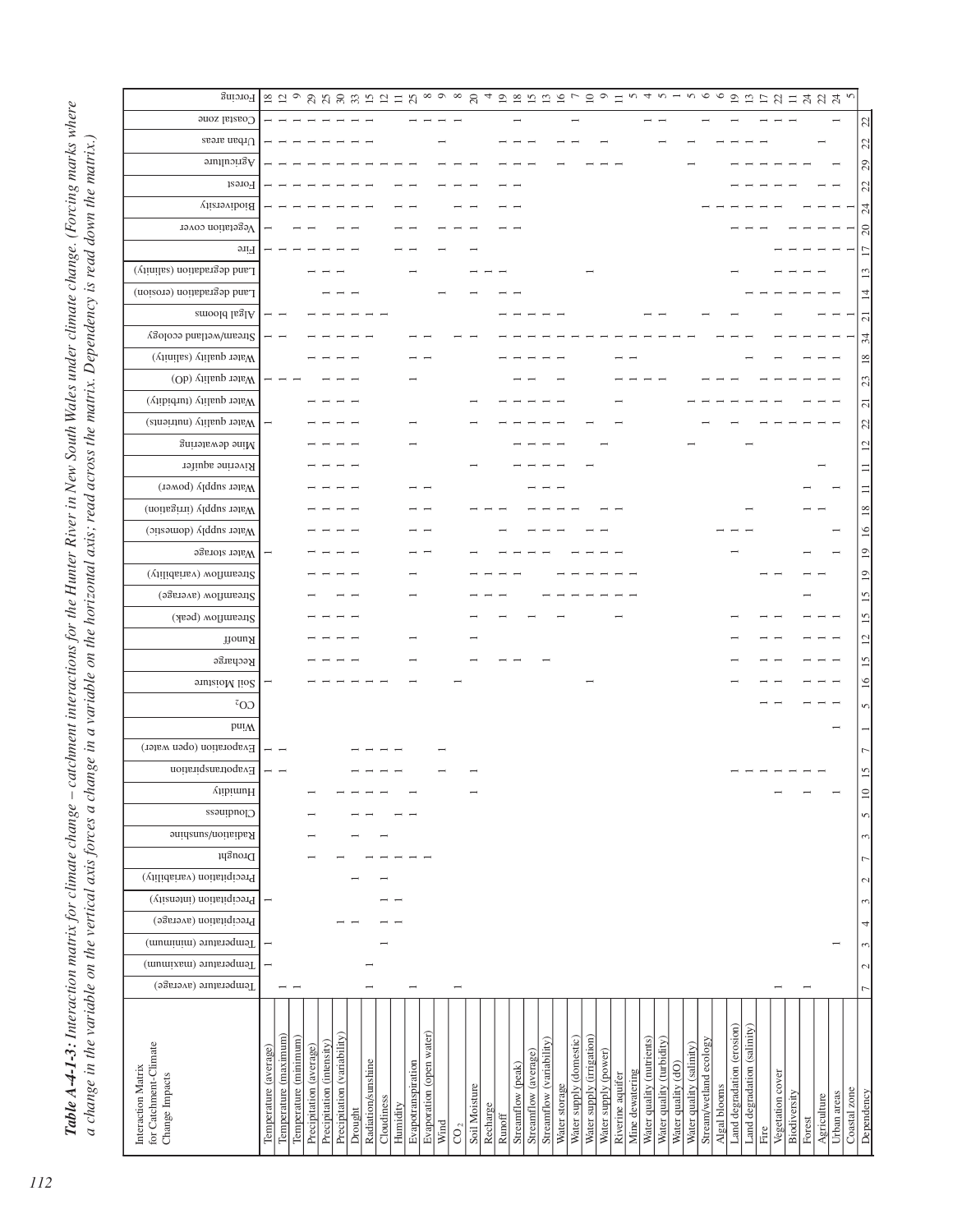

**Figure A-4-1-1:** Forcing/dependency chart for climate, catchment processes and catchment-based activities in the Hunter River Valley (based on the cross-impacts analysis presented in Table A-4-1-3.)

outputs for the system. They are used to construct measures of environmental quality and to monitor how well the system is working. They are also the most vulnerable. This type of analysis can show:

- which drivers are external to the system (in the top left quadrant),
- which variables are important drivers but are themselves modified by feedbacks within the system (top right), and
- the most important indicators of health and water quality (shown in the lower right of the system and affected by everything else).

The results may be no surprise to the research team but this type of analysis is useful for managers and other stakeholders who are dealing with complex environmental systems.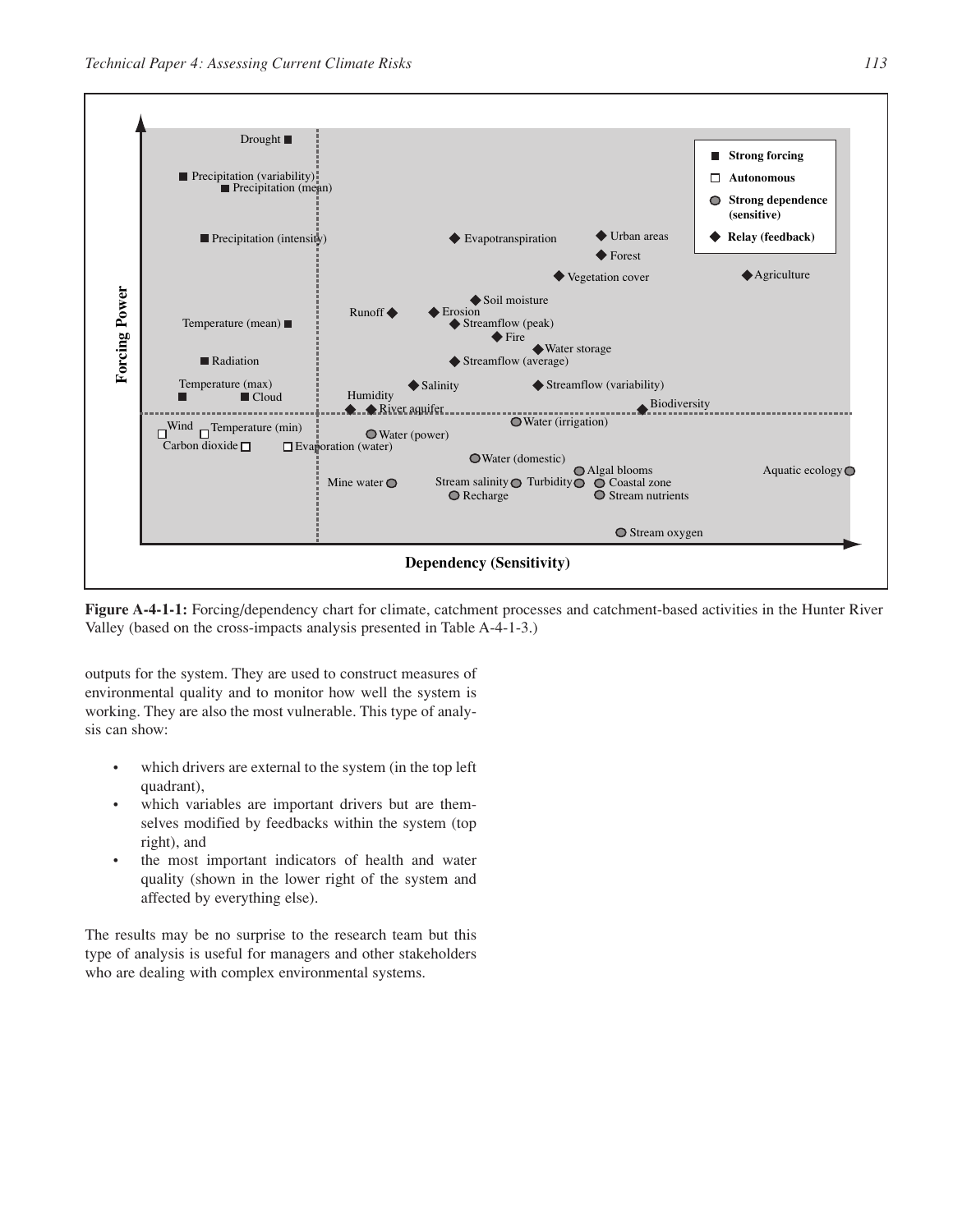#### **Annex A.4.2. Examples of impacts resulting from projected changes in extreme climate events (from Carter and La Rovere, 2001)**

| Projected Changes during the 21st Century in Extreme Climate<br>Phenomena and their Likelihood <sup>a</sup>                                                     | Representative Examples of Projected Impacts <sup>b</sup> (all high confi-<br>dence of occurrence in some areas <sup>c</sup> )                                                                                                                                                                                      |  |  |  |  |  |  |  |  |  |
|-----------------------------------------------------------------------------------------------------------------------------------------------------------------|---------------------------------------------------------------------------------------------------------------------------------------------------------------------------------------------------------------------------------------------------------------------------------------------------------------------|--|--|--|--|--|--|--|--|--|
| <b>Simple Extremes</b>                                                                                                                                          |                                                                                                                                                                                                                                                                                                                     |  |  |  |  |  |  |  |  |  |
| Higher maximum temperatures; more hot days and heat waves <sup>d</sup><br>over nearly all land areas (Very Likely <sup>a</sup> )                                | • Increased incidence of death and serious illness in older age<br>groups and urban poor<br>· Increased heat stress in livestock and wildlife<br>• Shift in tourist destinations<br>• Increased risk of damage to a number of crops<br>· Increased electric cooling demand and reduced energy<br>supply reliability |  |  |  |  |  |  |  |  |  |
| Higher (increasing) minimum temperatures; fewer cold days, frost<br>days, and cold waves <sup>d</sup> over nearly all land areas<br>(Very Likely <sup>a</sup> ) | • Decreased cold-related human morbidity and mortality<br>• Decreased risk of damage to a number of crops, and increased<br>risk to others<br>• Extended range and activity of some pest and disease vectors<br>• Reduced heating energy demand                                                                     |  |  |  |  |  |  |  |  |  |
| More intense precipitation events (Very Likely <sup>a</sup> over<br>many areas)                                                                                 | · Increased flood, landslide, avalanche, and mudslide damage<br>• Increased soil erosion<br>· Increased flood runoff could increase recharge of some floodplain<br>aquifers<br>· Increased pressure on government and private flood<br>insurance systems and disaster relief                                        |  |  |  |  |  |  |  |  |  |
| <b>Complex Extremes</b>                                                                                                                                         |                                                                                                                                                                                                                                                                                                                     |  |  |  |  |  |  |  |  |  |
| Increased summer drying over most mid-latitude continental<br>interiors and associated risk of drought (Likely <sup>a</sup> )                                   | • Decreased crop yields<br>• Increased damage to building foundations caused by ground<br>shrinkage<br>• Decreased water resource quantity and quality<br>· Increased risk of forest fire                                                                                                                           |  |  |  |  |  |  |  |  |  |
| Increase in tropical cyclone peak wind intensities, mean and peak<br>precipitation intensities (Likely <sup>a</sup> over some areas) <sup>e</sup>               | · Increased risks to human life, risk of infectious disease<br>epidemics, and many other risks<br>· Increased coastal erosion and damage to coastal buildings and<br>infrastructure<br>· Increased damage to coastal ecosystems such as coral reefs and<br>mangroves                                                |  |  |  |  |  |  |  |  |  |
| Intensified droughts and floods associated with El Niño events in<br>many different regions (Likely <sup>a</sup> )                                              | • Decreased agricultural and rangeland productivity in drought- and<br>flood-prone regions<br>• Decreased hydro-power potential in drought-prone regions                                                                                                                                                            |  |  |  |  |  |  |  |  |  |
| Increased Asian summer monsoon precipitation variability<br>(Likely <sup>a</sup> )                                                                              | • Increase in flood and drought magnitude and damages in temper-<br>ate and tropical Asia                                                                                                                                                                                                                           |  |  |  |  |  |  |  |  |  |
| Increased intensity of mid-latitude storms (little agreement between<br>current models) $d$                                                                     | • Increased risks to human life and health<br>• Increased property and infrastructure losses<br>· Increased damage to coastal ecosystems                                                                                                                                                                            |  |  |  |  |  |  |  |  |  |

a Likelihood refers to judgmental estimates of confidence used by TAR WGI: very likely (90-99% chance); likely (66-90% chance). Unless otherwise stated, information on climate phenomena is taken from the *Summary for Policymakers, TAR WGI.*

d Information from *TAR WGI*, *Technical Summary*, *Section F.5*.

e Changes in regional distribution of tropical cyclones are possible but have not been established.

b These impacts can be lessened by appropriate response measures.

c Based on information from chapters in this report; high confidence refers to probabilities between 67 and 95% as described in *Footnote 6* of *TAR WGII*, *Summary for Policymakers*.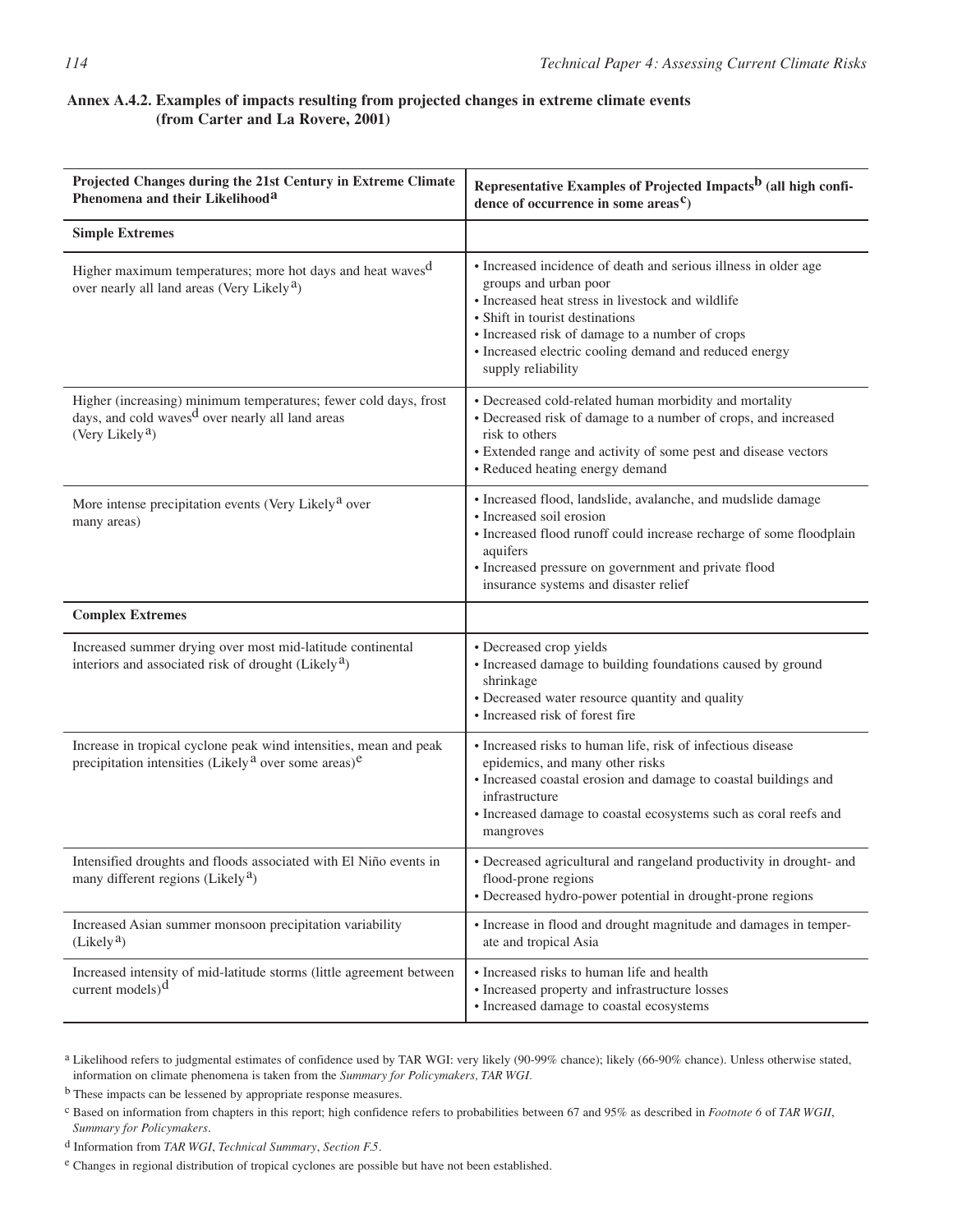#### **Annex A.4.3. Coping range structure and dynamics**

The coping range is a conceptual framework that provides a structure for showing how a system, or an activity, has coped historically and how it copes now, e.g., how has the system responded to past and present climate risk. If the team is to use the coping range they first need to be aware of its basic dynamics, in order to be able to adapt it to the specific circumstances of an assessment. The coping range, response relationships and thresholds can be constructed independently of climate change scenarios, and that information will continue to be relevant even if projections of climate change alter.

Climate–society relationships, and by implication coping ranges, are dynamic. The coping range has two main dynamic influences that can affect the sensitivity of the system:

- Changes in climate drivers can change the frequency and magnitude of hazards, and
- Changes in socio-economic drivers can alter the capacity of the system to cope with hazards.

If a system moves beyond its coping range, the level of harm suffered can threaten sustainability in a number of ways. People may be harmed through loss of livelihood, injury or death. An activity could cease, the coping range may narrow through reduced socio-economic capacity, system sensitivity may increase, or adaptive capacity may be reduced (i.e., the system survives the current stress but its ability to adjust to future change is reduced).

The climatic phenomena used to describe coping range may be simple (as in a single driver such as average temperature or total rainfall), a combination of factors influencing a process (e.g., temperature, rainfall, photosynthetically active radiation and  $CO<sub>2</sub>$  for crop production) or indirect variables that can be linked to climate (such as stream flow or crop yield). The coping range can be expressed in a number of ways, ranging from narrative to mathematical. Graphically, one climate or climate-related driver can be shown as a time series, two drivers can be expressed on a response surface, and three in three-dimensional charts.

Within the coping range, an activity is resistant – able to withstand stress – or resilient – able to weather stresses without undergoing significant change). Beyond this range is a zone of vulnerability. Some losses may be so large that people's livelihoods are threatened by losses to environmental security. In many systems, this may take several seasons of loss to occur, and in the most vulnerable systems, only one season. Often, when people are coping poorly, they have lost environmental security through previous events that may, or may not be, climate related.

There are several ways to show outcomes in terms of the coping range. They can be portrayed in terms of continuous output, such as the relationship between crop yield and climate. They

can be segmented into good, moderate or poor outcomes; or we can choose trigger points, or thresholds, where either the system changes, or a change in management is indicated. For example, drought policy may stipulate a level of rainfall, or an aridity index, and if conditions remain below these levels for a sustained period, drought conditions are declared. These outcomes can become the criteria for a risk assessment where changes in the frequency of drought declarations over time are measured. It is also possible to use a critical threshold to measure risk. This is the point where the level of harm is too high to be tolerated and a system moves beyond the coping range into a state of vulnerability.

The width of the coping range is a function of historical adaptation. For developing countries, in cases where the capacity to adapt has been limited by factors such as access to technology and financial resources, climate variability is large and the reliance on climate is high (e.g., Ogallo et al., 2000), the coping range may be small compared to the range of climate variability. Small coping ranges are likely to be breached by numerous single events. Large coping ranges, typical of developed countries where resilience is high, may experience a sequence of extreme events such as a string of droughts before impacts become unacceptable (e.g., Smit et al., 1999) 4. Historical adaptation influences the behaviour upon which any response to climate change will be based. Adaptation to current climate stress is influenced by past behaviour (Glantz, 1996; Parry, 1986; Warrick et al., 1986). Adaptive capacity is the ability to adjust to change through adaptation, and is thus a potential that can be brought into play by an experience of stress or information about a potential future stress. The level of adaptive capacity will influence the evolution of the coping range.

#### *Relationship between coping range and adaptive capacity*

Adaptive capacity is a measure of the potential to adapt (TP7). When realised, it becomes coping capacity or the ability to cope. Adaptive capacity describes the potential of the coping range to expand or contract in response to autonomous (unplanned) or planned changes to the environment. Most systems affected by climate will also be affected by other drivers of change. For example, as well as climate, farming systems are affected by land tenure, cost structure and commodity prices and trade relationships. These can be independent of climate or can interact with climate in complex ways affecting the dynamics of adaptive and coping capacity. This is true of many other systems where natural resources are being managed, and for health, where complex social interactions can affect climatedriven exposure to disease (e.g., mosquito vectors).

Figure A-4-3-1 shows four different relationships between climate variability and coping capacity that can be called Decreasing Resilience, Increasing Resilience, Suffering Climate Shocks and Responding to Climate Shocks. Graphs 1 and 2 rep-

 $4$  This is a generalisation that is consistent with the overall findings of the IPCC Third Assessment Report. However, some coping ranges in developing countries are substantial and some coping ranges in developed countries are extremely limited. Each situated needs to be assessed individually.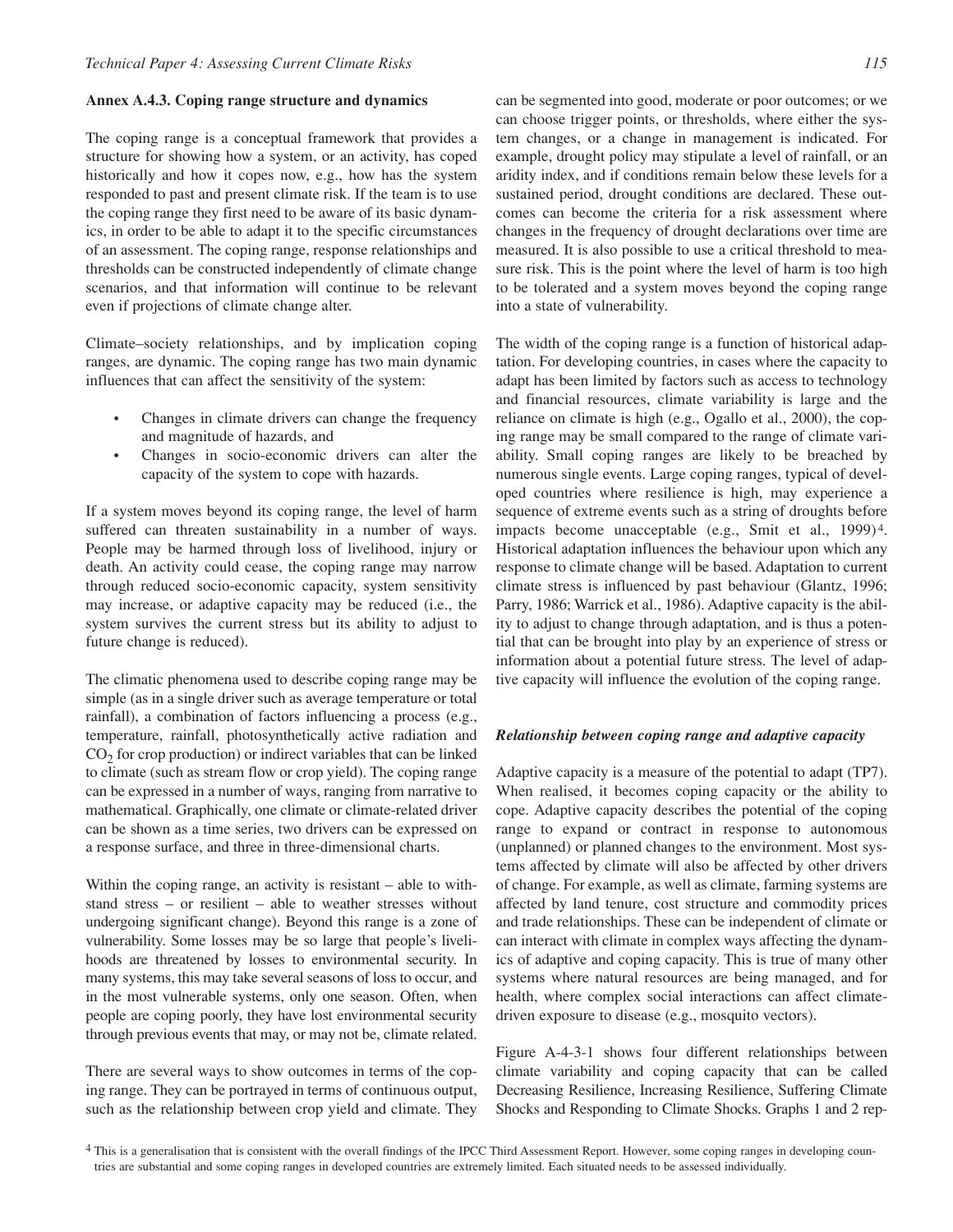resent autonomous changes occurring independently of climatic responses. For example, environmental degradation may make people more vulnerable to climate extremes, and economic diversification may make them less vulnerable. Graphs 3 and 4 show where the coping range changes directly in response to climate

extremes. In graph 3, where adaptive capacity is low to non-existent, the coping range will decrease in response to climate shocks. In graph 4, where adaptive capacity is moderate to high, the coping range will increase in response to climate shocks. In most systems, all four of these influences are likely to be interacting, and



**Figure A-4-3-1:** Schematic diagram showing the relationship between variability in a stationary climate and the coping range, showing four different mechanisms that can be called (1) decreasing resilience, (2) increasing resilience, (3) suffering climate shocks and (4) responding to climate shocks. Graph 1 shows gradual decreases in coping capacity over time; Graph 2 shows gradual increases in coping capacity over time; Graph 3 shows climate shocks reducing coping capacity over time (adaptive capacity here would be low to non-existent); and Graph 4 shows climate shocks producing an increase in coping capacity (where adaptive capacity is high). See also de Vries (1985) and Smit and Pilifosova (2002).